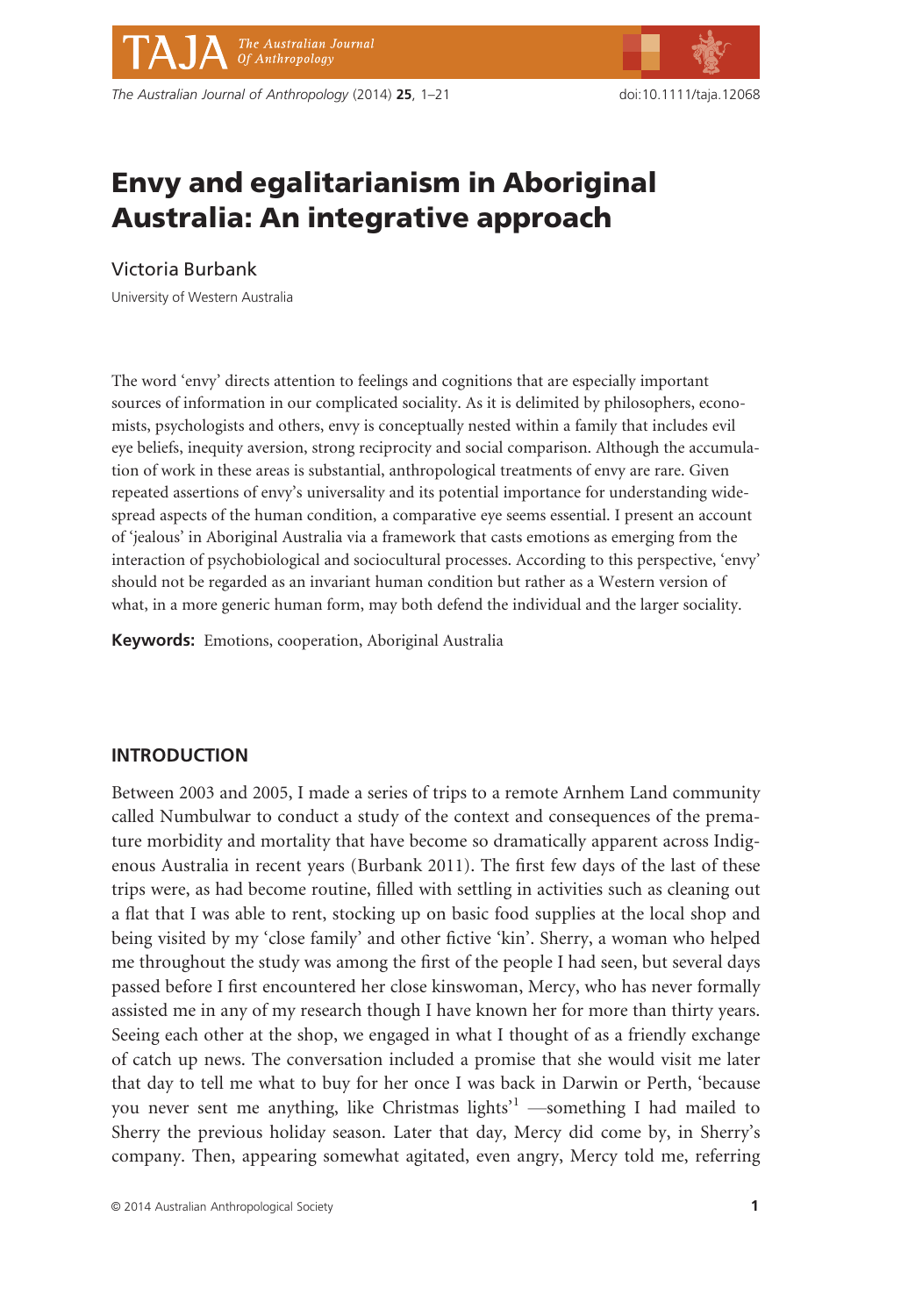to the various packages that I had been sending to Sherry and her children over the past few years that, 'We are jealous when you send everything to Sherry. We are jealous of [her] kids. Our turn now'. This brief comment from Mercy, to whom I did send Christmas lights that year, provides, I think, a clear-cut example of 'inequity aversion' as it is lived at Numbulwar and an example of the way that its cultural manifestation, labelled by the words 'jealous', or 'jealousing', was used in the local Aboriginal English. This usage might, at least roughly, be translated as 'envy' or 'feeling envious', but to stop at this would be to miss much of the experience.

### AN INTEGRATIVE APPROACH

Envy is best regarded as a Western version of what may be a generic human potential; a position anticipated by Garrison and Arensberg some years ago when they said that:

Invidia … is a highly culturally elaborated definition of an emotional state. The emotional state and the rivalries to which it is attributed are probably universal. But the complex conceptualization of that state and its circumstances, as in the emic concept invidia, is probably not universal. (Garrison and Arensberg 1976: 323)

In emphasising both cultural particularity and a degree of psychic unity, I am following an approach that understands emotions as forms of experience that emerge from the interaction of psychobiological and sociocultural factors, not to mention those arising from individual differences and the immediate context in which an emotion may be felt (e.g. Reddy 1997, 2001; B. Shore, unpubl. data). Hinton (1999), an early advocate of this perspective, has pointed out several of its advantages in contrast to universalist approaches on the one hand, and constructionist approaches on the other. First among these, perhaps, is the avoidance of both biological and cultural determinism in our understanding of this domain of human experience. At the same time, however, such treatments take the possibility of constraints into consideration. In contrast to radical constructionism, we may here consider the limits of human plasticity and the possibility that at least some emotions are either more or less constrained than others and hence more or less variable across the range of human experience. Nevertheless, we are also encouraged to seek the differences in similar experiences across cultures. Further, what Hinton calls 'processual', and I, along with others (e.g. Worthman 2009: 2) call 'integrative', approaches reinforce a call emphasised, if not originating, in the constructionist literature (e.g. Lutz 1988), to realise that as anthropologists we too often operate with our own folk categories, and hence implicit cultural baggage, and need to analyse emotion terms encountered in other cultural settings.

Hinton (1999) also suggests that the delineation of an emotion begins with the delineation of the processes that generate emotions. In exemplification, he reminds us of Kagan's (1978, 1984) weather analogy. What we experience as a 'nice' or 'rainy' day may be seen as a confluence, or 'coherence' of 'wind velocity, humidity, temperature, barometric pressure and type of precipitation' (304). Weather is a constant in our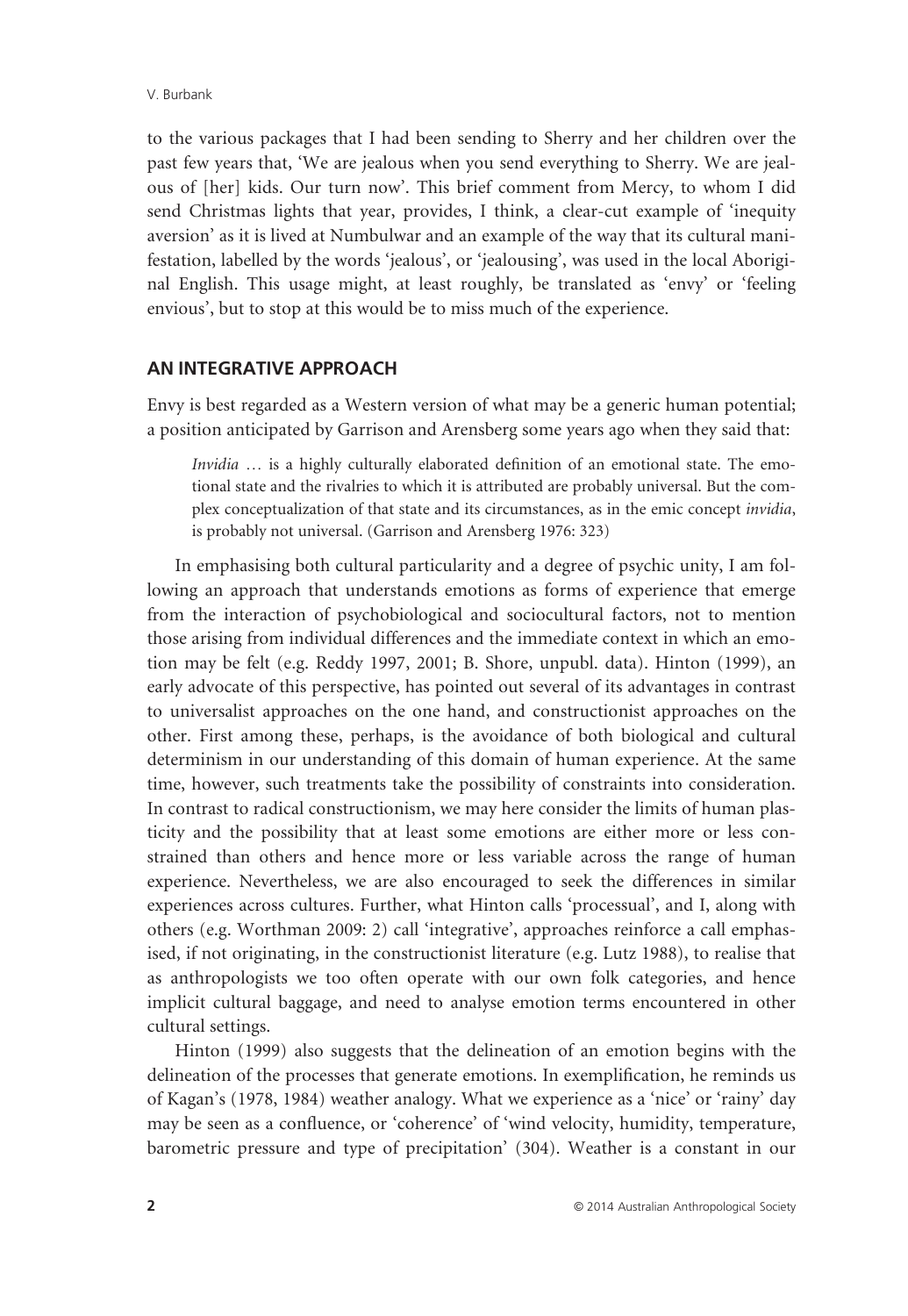experience and so we tend to ignore it, but our attention is drawn to specific weather events, usually the more dramatic ones. These we may then acknowledge with words like 'hail' or 'cyclone'. So too are we more likely to attend to, and label, the more dramatic episodes of psychic and somatic feelings that are always with us (see also Russell 2003).

What are the specifics that cohere and give rise to envy? Let me begin by positing an inherited human potential or disposition that I call 'inequity aversion', a term I have borrowed from Fehr and Schmidt (1999), as it escapes not only the complex of Western cultural associations with the word 'envy', but also the evaluative shadow that so encumbers many academic discussions of it. As readers of this literature will discover, this term, like so many in the human sciences, is used with somewhat variable meanings. I develop mine here. Briefly, what I mean by 'inequity aversion' is a disposition for humans to compare their social and material circumstances with others and experience feelings about their circumstances relative to others which may motivate an attempt to change their position. It is, according to Bloch and Sperber (2002), such 'inherited dispositions' as the one posited here, that once provided our evolving species with a distinct reproductive advantage. Now, as a universal psychic presence, they direct our attention and interest to certain kinds of cultural material, that which provides the kind of information we somehow feel it is important to have. But, one should ask, what evidence do we have that suggests 'inequity aversion' is such a disposition?

First comes the possibility that 'social and physical pain might rely on overlapping neural processes in the form of a common neural alarm system' (Eisenberger and Lieberman 2004: 298), which suggests that our social wellbeing is as vital as our physical integrity. Pain, whatever its source, 'captures attention, disrupts ongoing behavior, and motivates action aimed at regaining safety and mitigating painful experiences' (294). That humans cooperate with each other to a far greater extent than any other animal has, in recent years, been noticed by scholars working within evolutionary frameworks (e.g. Dunbar 2003; Hammerstein 2003). Of particular interest here are the dilemmas posed to us by the costs and benefits of our cooperation; we might imagine the development of human sociality arising from a series of sequential, if not simultaneous, moves in which individuals ensure that their cooperation with others does not entail their own exploitation. Worthman (2009: 2–3) has emphasised the complex and changing nature of this scenario, not to mention the contemporary 'social landscape', where emotions enhance our capacities for noticing what needs be noticed in a timely fashion as we interact with conspecifics who may be either, or both, our rivals and our allies. Given that differential reproductive success is the name of the game, and that this is dependent upon differential access to resources, a critical first step is the act of social comparison, that is, of noticing how self compares to socially relevant others. Noticing the extent to which one is treated like others, especially with regard to resource distribution, must be an essential human potential, a term I actually prefer to 'disposition', for it highlights environment's role in the development of human capacities and normal variation. Being motivated to do something about one's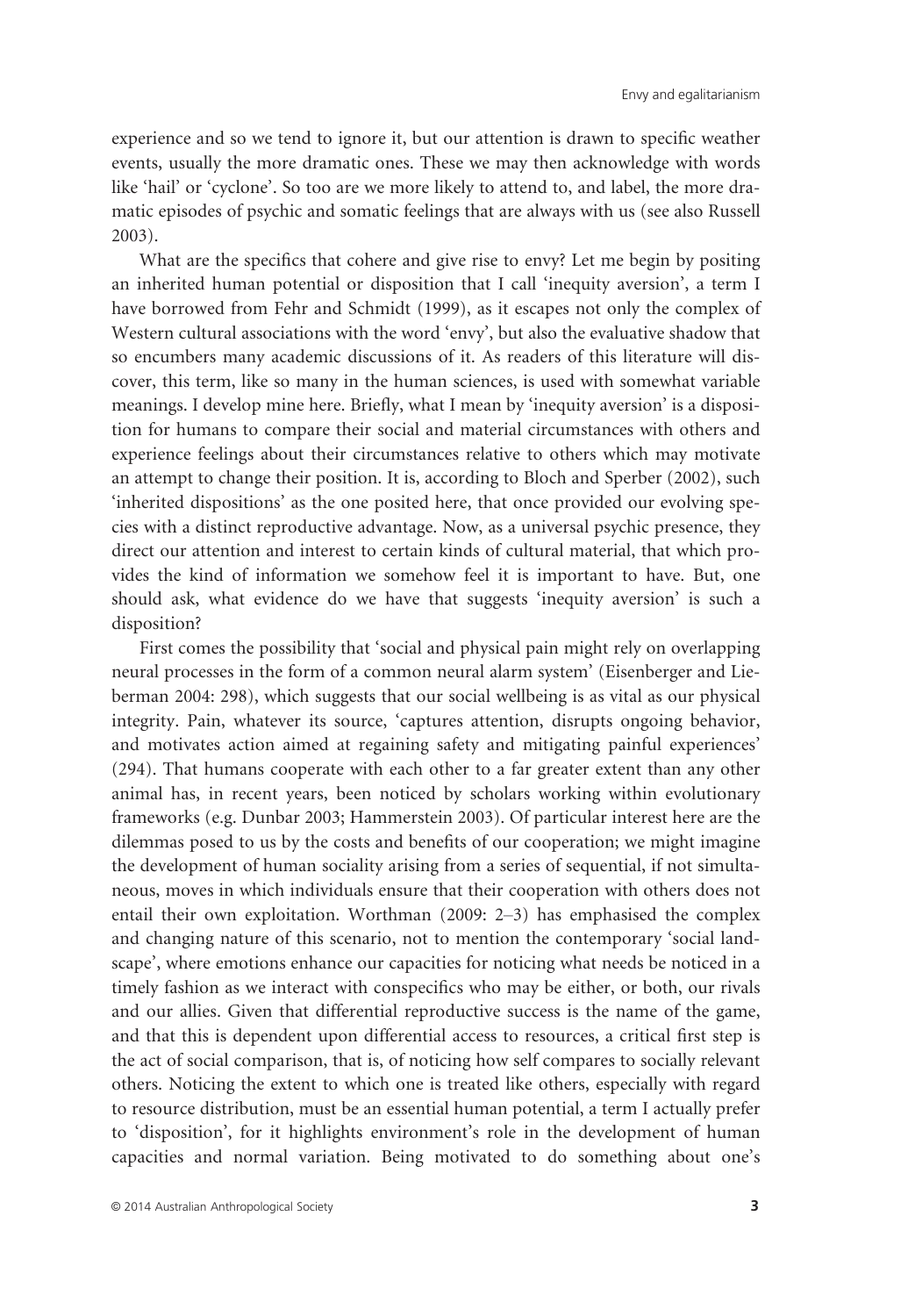disadvantage must be equally important. In our complicated social landscapes scattered with the pitfalls of too much or too little cooperation, the impetus that only pain might provide may be the critical step from immobility to action and if envy, or similar emotions, motivate 'strong reciprocity', that is, the act of punishing others when they defect from group endeavours, it may also be the guarantor of some of our most important forms of cooperation.

The sociologist Festinger (1954) proposed many years ago that there is a human 'drive to evaluate his opinions and his abilities' (117) on the grounds that:

A person's cognition (his opinions and beliefs) about the situation in which he exists and his appraisals of what he is capable of doing (his evaluation of his abilities) will together have bearing on his behavior. The holding of incorrect opinions and /or inaccurate appraisals of one's abilities can be punishing or even fatal in many situations. (Festinger 1954: 117)

Although people may have a need for such information, it may not be available from the physical world, hence:

To the extent that objective, non-social means are not available, people evaluate their opinions and abilities by comparison respectively with the opinions and abilities of others. (Festinger 1954: 118)

A great many studies have since been undertaken in this area (e.g. Suls and Wheeler 2000), and while not extending to non-Western populations, as least as far as I can find, it does seem more than 'plausible' that social comparison is a pan human potential. Evidence of the widespread occurrence of this process is provided by Fiske's (1992) abstraction of 'equality matching' from the cross-cultural record. This is one of four intrinsic, that is, unlearned, cognitive models that are, he believes, employed in all societies to structure relationships  $(717)$ .<sup>2</sup> On the basis of his fieldwork with the Moose of West Africa and his substantial familiarity with other ethnographic works, Fiske has proposed that these models are used 'to generate, understand, coordinate, and evaluate social relationships' (693). The human psyche's 'equality matching' model enables attention 'to the magnitude of imbalances, using addition and subtraction to calculate the net result of a series of interchanges' (704). Fiske connects envy with equality matching, observing that 'any kind of major inequality in fortune often leads to accusations of witchcraft or sorcery', and that misfortune, in turn, is explained with reference to the practice of witchcraft or sorcery by an envious individual. 'This', he says, 'encourages people to be scrupulously fair and to hide their resources, in order to avoid inciting envy' (705). While social comparison is not limited to calculations of 'relative amount' of material goods, but may be expanded to include attention to any dimension of value such as 'good fortune', evidence of a 'capacity to assess relative amounts' is provided by:

many findings in behavioural, developmental, neuropsychological and neuroimaging studies [that] converge to suggest a variety of representation of numbers and a variety of processes engaged in numerical inference. (Boyer and Barrett 2005: 111)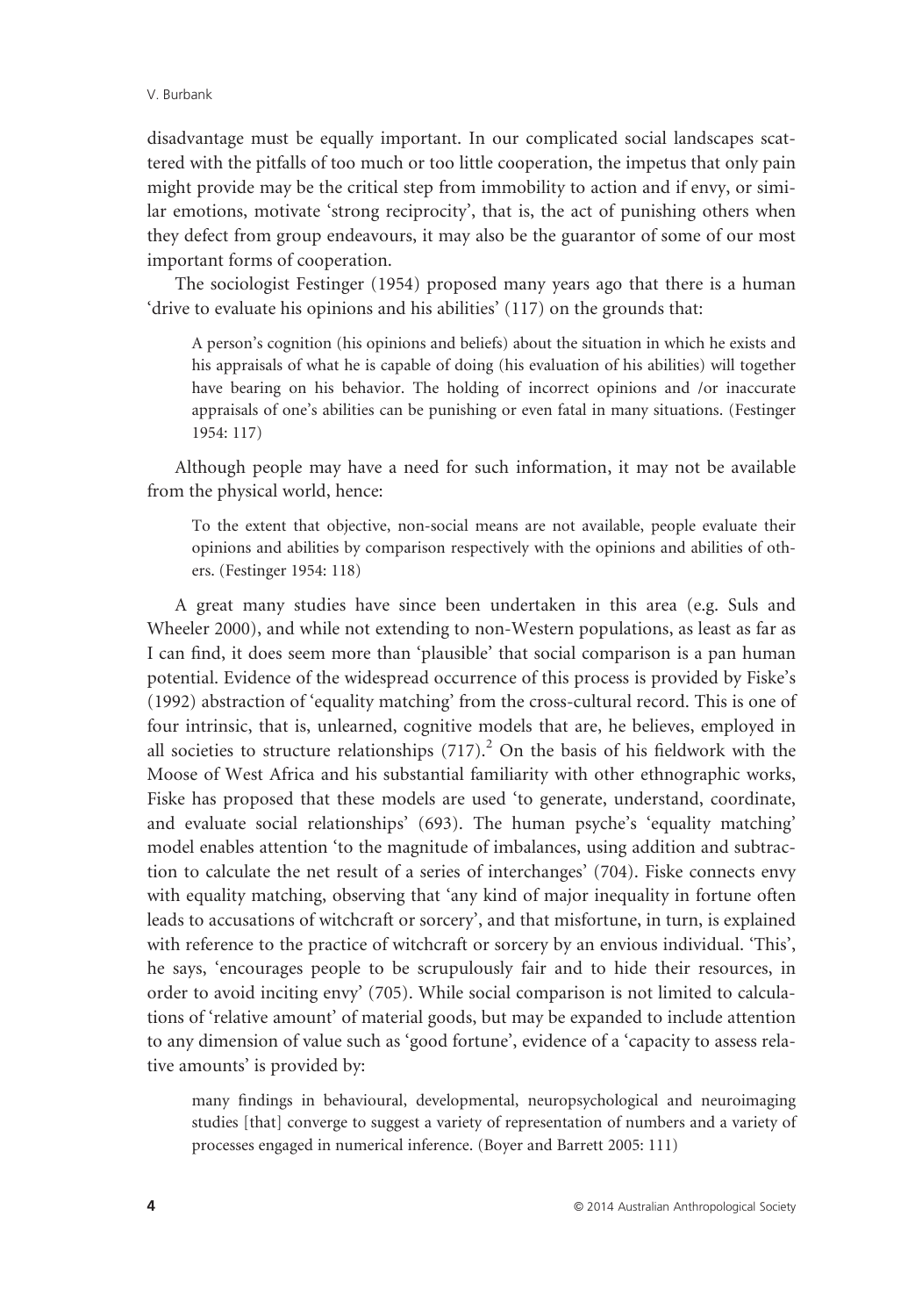Inequity aversion arises in negative social comparison followed by pain, or distress, which in turn prompts us to change a position where we find our self at a disadvantage. Pain, say Lieberman and Eisenberger (2009: 891), 'motivates us to seek out the salve that will take the pain away'. It is here in our response that we find the origins of 'envy' and similar, but different, emotions across cultures. To help us imagine how the pain of negative social comparison may come to be associated with specific ideas and forms of action, I turn to Obeyesekere (1981) and Reddy (1997, 2001). In Obeyesekere's psychoanalytically inspired discussion, both symptoms and symbols represent 'deep motivations'—the conflicts, terrors and unacceptable desires that arise in early life. A symptom is a manifestation of that conflict and a means of self-communication, a self-representation that is both meaningful and soothing. In order to communicate with others, however, sufferers must draw on their cultural worlds and in doing so their symptoms are transformed into symbols that, at the best of times, help them transcend the original trauma. Some symbols, because of their origins in psychic conflict, may have a widespread, if not universal, appeal, though we should consider that even these symbols may not hold the same meaning for all as they come to exist apart from the deep motivations that gave rise to them. They do, however, contain a potential to represent the circumstances of their genesis, an ease of association with cognitions and feelings linked to the personal, though unconscious, experiences of those who choose them.

Reddy's (1997, 2001) ideas about emotion words have much in common with Obeyesekere's ideas about symbols. Locating 'emotional events' or 'feelings' in 'any functioning central nervous system' (1997: 335), Reddy assigns emotion words a greater role in our emotional lives than simply one of reference. Instead they may be seen as 'emotives', a term he has devised in a play on Austin's (1962) 'constantives' and 'performatives', words that may be an attempt to communicate an interior reality but which also affect, and thus to some extent form, that reality. Addressing the thorny issue of human universals, Reddy suggests that it is not so much specific emotions but rather the requirement for some form of emotional control that is found across human cultures. This requirement leads to 'emotion regimes', a 'set of normative emotions and the official ritual, practices and emotives that express and inculcate them' (2001: 129). We may imagine that 'envy' is a symbol that originates in a 'deep motivation' arising from the pain of negative social comparison and which has the potential to represent and form that experience, at least to some degree.

Emotion talk is a communicative event, an attempt to translate an interior state into an exterior one. In the act of translation, however, as is always the case, slippage occurs (Reddy 2001: 78–88), though the degree to which the original state is distorted may vary and variation occurs in culturally specific ways. 'Envy', then, cannot be understood as a direct translation of specific responses to negative social comparison in other cultural contexts. Take, for example, the Robarchek and Robarchek (2005) Robarchek and Robarchek (1998) comparison of the Waorani grief-rage-homicide complex with that of the Ilongot grief-rage-headhunting complex (e.g. Rosaldo 1980,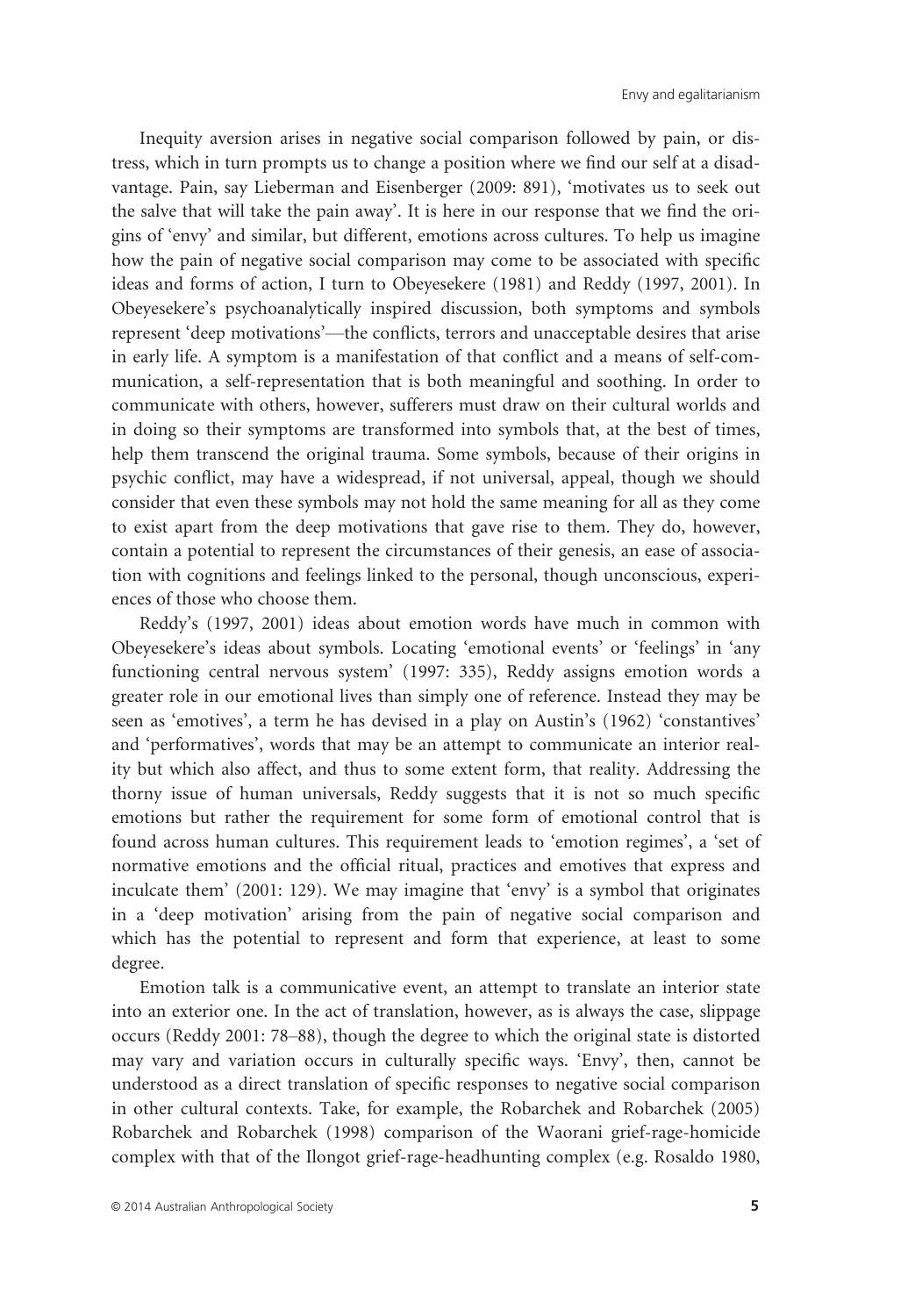1989). Although they focus primarily on similarities apparent in the two sets of interpretation, particularly on the connections of 'envy' and 'rage' with violations of an egalitarian ethic, an effort highly relevant to my discussion of 'jealous' below, the differences are nevertheless apparent, illustrating the ways in which culture may transform our genetically inherited potentials to feel certain emotions. Ilongot liget is 'typically born of "envy" … [and] grows through the heart's reflections on the success of an "equal" … as it notes that "I have less"' and motivates Ilongot youth to kill when they see others wearing the hornbill earrings indicating that they have taken their first head (Rosaldo 1980: 47 in Robarchek and Robarchek 2205: 221–22). Headhunting springs from Ilongot 'envy'. In contrast, while Waorani 'envy' is also aroused by the perception of inequality and leads to homicide, the route is more circuitous. It is as an act of vengeance for a death assumed to have been caused by sorcery which, in turn, is assumed to have been caused by envy: 'I don't have a child like that', she said. So saying, being enraged, Omëngkidi's child she bewitched, and she died' (219). It is the subsequent feelings of grief and rage that motivate the act of killing.

More significantly, envy appears to occupy different moral spaces in Waorani and Ilongot psyches. Liget originates in envy ('apet, 'apa'apa) (Rosaldo 1980: 46) and, while a source of ambivalent feelings, is nevertheless valued as a force that moves people to act:

'Without liget to move our hearts … there would be no human life'. It is envy, they explain, that stimulates industry and spurs people on to labor, and it is liget that is revealed when, in work, we pant and sweat. (Rosaldo 1980: 47)

Liget is also intimately connected to headhunting. Once, Michele Rosaldo played a recording of a headhunting celebration made on a previous fieldtrip. Her account of this event illustrates the value this activity had for those who once practiced it. The Ilongot listeners could, in short, not bear to listen to the tape. When she had the opportunity to ask one guest the reason for this:

He told us that it hurt to listen to a headhunting celebration when people knew that there would never be another … 'I still am an Ilongot at heart: and when I hear the song, my heart aches as it does when I must look upon unfinished bachelors whom I know that I will never lead to take a head'. (Rosaldo 1980: 33)

The Waorani have, in similar fashion, relinquished homicide. Although some do continue to murder from time to time they, in contrast, express no regret about the loss of this activity, at least as far as I can ascertain from Robarchek and Robarchek's ethnography (1998, 2005). To the contrary:

The old cultural and psychological schemata of envy, grief and rage persist but, in this new reality, they are only infrequently manifested in homicidal raiding. The speed with which the transformation from violence to relative peacefulness occurred can only be explained as a consequence of the Waorani's conscious striving to achieve what they themselves had long wanted: an end to the killing. When the opportunity presented itself, they seized and implemented it. (Robarchek and Robarchek 2005: 223–24)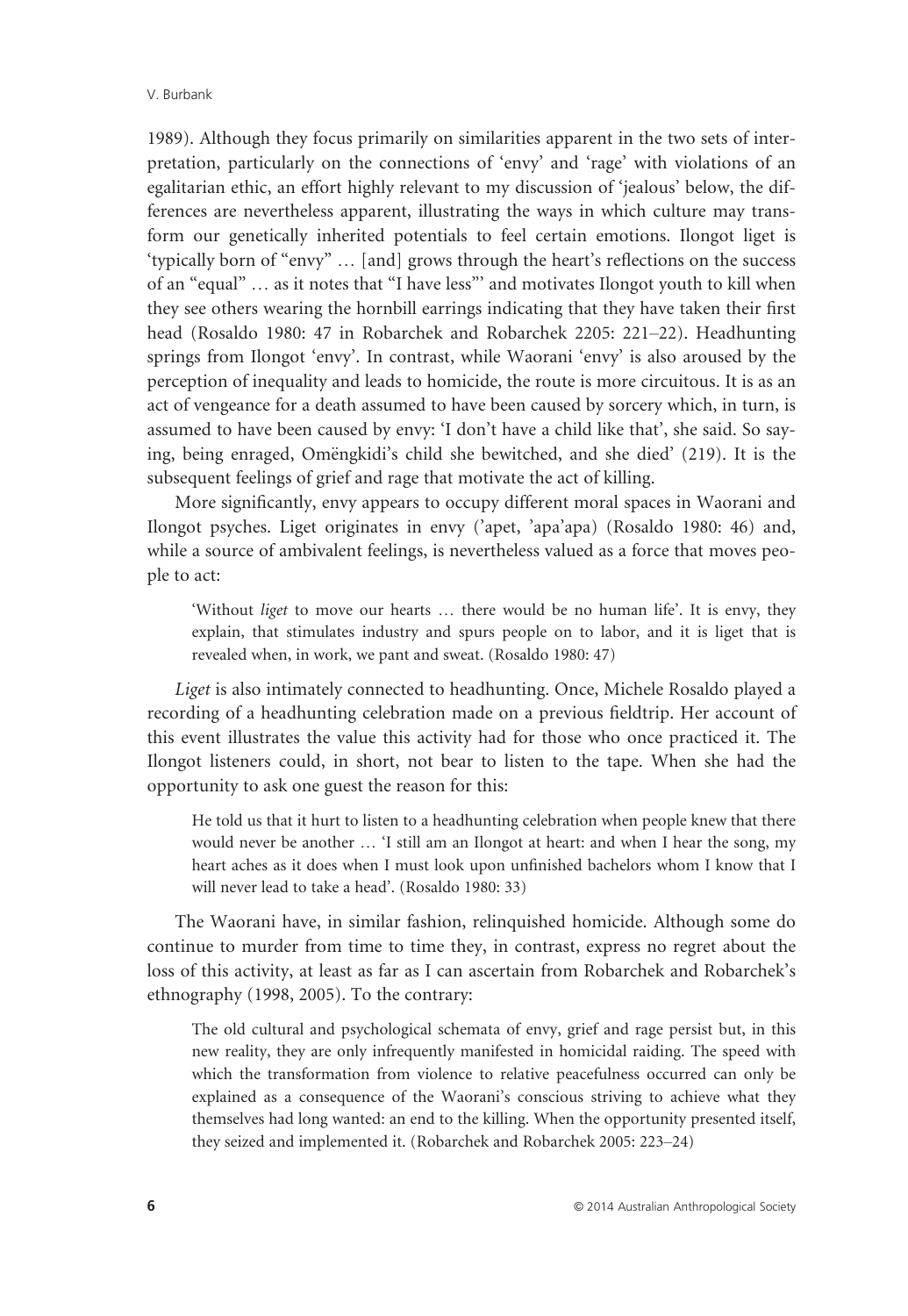It is the response to the pain of negative social comparison that transforms 'inequity aversion' to 'envy' or 'apet, 'apa'apa, or to 'jealous', as I shall argue below. And perhaps the most critical part of the response derives from the context in which it is considered and enacted, a context which necessarily includes feelings and values (Lutz 1988: 82).

The complex experience of inequity aversion, composed of the proposed invariants—negative social comparison, pain and action to ameliorate the pain—may be perceived and performed in a variety of different ways. In addition, when these acts are placed in circumstances that vary not only by sociocultural factors but also circumstantial ones, the variations of human experience, though patterned and hence recognisably part of the same category of event are, nevertheless, seemingly infinite.

#### NUMBULWAR

Numbulwar is located in the southeast Arnhem Land reserve of the Northern Territory of Australia. The 'town', as it is now regarded, was first established as the Rose River Mission by the Anglican Church Missionary Society in 1952 with the specific intent of providing the Nunggubuyu people with a mission of their own (Cole 1982). Today Numbulwar is a community of about eight hundred people, enlarged most of the time by about two hundred visitors, usually people from 'Groote' and Ngukurr. All these settlements have always been plagued by material poverty (e.g. Cole 1985). The missionaries who established them, though supported to some extent by the larger Australian society, struggled to provide themselves and their Aboriginal flocks with adequate infrastructure, at least in terms of Western standards (Biernoff 1979). For example, the original housing for Aboriginal people, provided several years after the building of mission accommodation (Young 1981), consisted of small wooden structures, many of only one small room, without plumbing and kitchens. Over the years various government programs have replaced these with houses that more closely resemble those that might be seen in many Darwin suburbs—about 550 air kilometres away—but due to overcrowding, hard use and an imbalance between trained tradespeople and demand for repairs, the issue of adequate, safe and healthy housing continues to be a topic of concern both for local people and the larger Australian polity.

I have been engaged in anthropological fieldwork at Numbulwar, off and on, since 1977 and, until recently, have always possessed more than any local while I am living there. Even the minimal changes of clothing that I bring likely exceed what most Aboriginal people have in their possession at any given time. Though living far more simply than is even possible in my usual setting, I have always been housed in relative luxury, if only because my shelter is inhabited by far fewer people than the norm, even when I have provided a bed to locals. The various caravans, houses and flats that I have been able to use, though minimally furnished to my eye, have always contained more furniture, appliances, bedding, linen and kitchenware than I have seen in any Aboriginal household. On some of these trips, I have not only had a vehicle but also enough money to buy petrol whereas the majority of residents do not own cars and those who do may often not have money to fill the tank.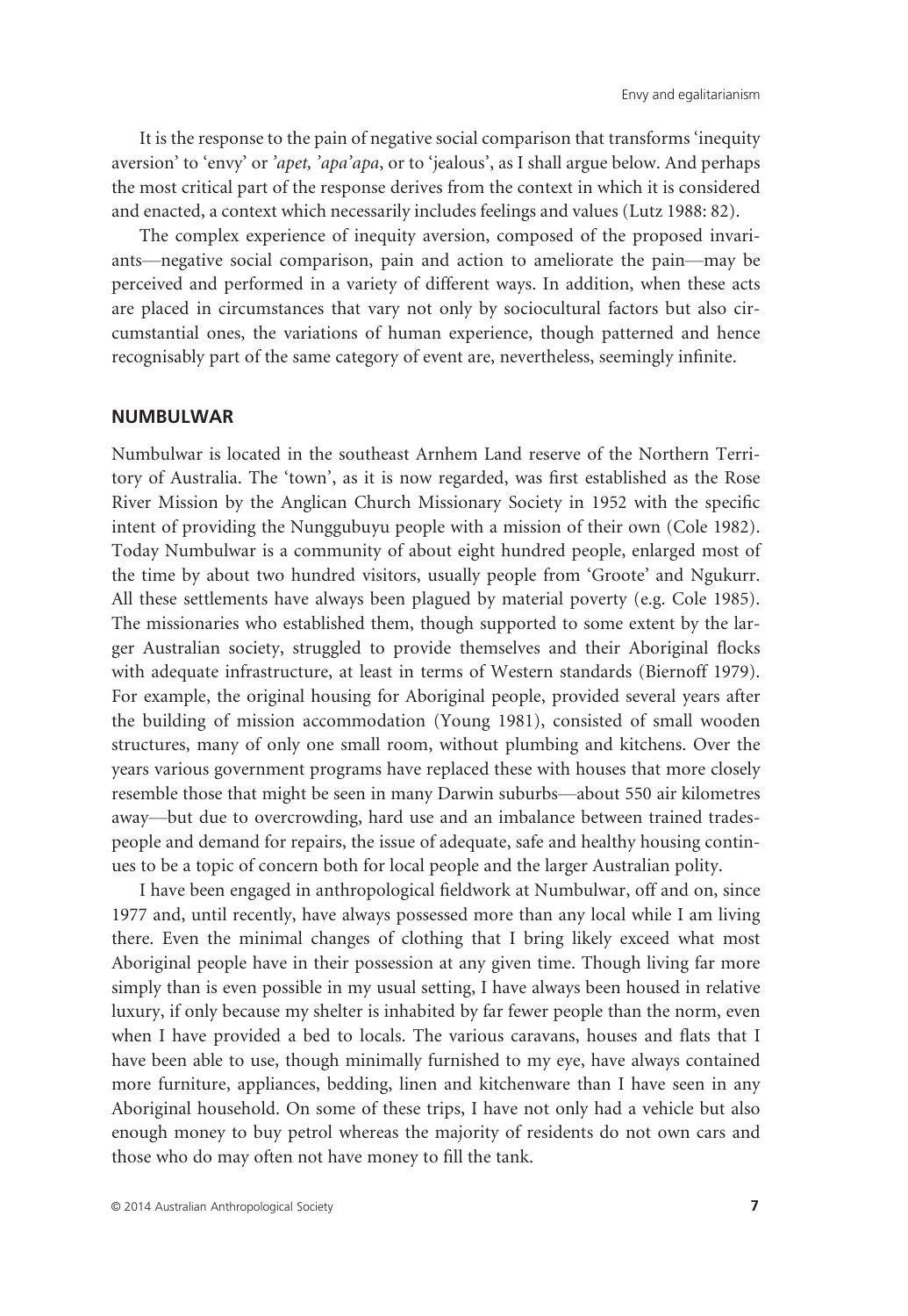V. Burbank

Recently, however, the people whom I know best, and many others to judge from casual observation, have been acquiring more material goods than they have previously possessed. Such items as baby strollers, mobile phones, CD and DVD players appear to be the possessions of many and at least one person had acquired a laptop computer by 2007. Some people now have washing machines and refrigerators along with the stoves that come with any newer style house. More and more people appear to own vehicles and boats, the latter usually dinghies with outboard motors, forms of ownership that may entangle them in substantial debt. Until they were cut off for non-payment, people have had telephones and pay TV services in their homes. Girls and young women, dressed now in today's youth fashions, display more jewellery and hair decorations than before and young men have traded their bare feet and inexpensive thongs for 'boots', that is, sports shoes. Nevertheless, I suspect that most of the people at Numbulwar would agree with a local woman who told me that 'Aboriginal people are poor'—although I have heard one Aboriginal man who received 'royalty money' from a mining concern on Groote Eylandt described as 'rich'—and indeed, in Western terms, they are. Jobs in the town are few and most paying more than a CDEP<sup>3</sup> wage are occupied by visiting 'whitefellas'. Levels of educational achievement and English competency make employment outside the community a rare possibility, assuming that people are willing to leave, which is rarely apparent. The primary source of subsistence is various forms of welfare, supplemented by a little cash for paintings, pandanus baskets and other 'handcraft'. Although some people may fish almost every day and frequently engage in other forms of hunting and gathering, these activities cannot begin to sustain the nutritional needs of such a large and settled population; they certainly cannot support a consumerist lifestyle. A rare few, like the 'rich' man just mentioned, those with claims to 'country' on Groote Eylandt, receive 'royalty' money from a subsidiary company of BHP Billiton that mines manganese on the island, and perhaps even fewer have jobs that may include salaries more in keeping with the rest of Australia. But both of these cash sources are stretched by the demands of extended family members.

## 'JEALOUS'

Although sometimes used to mean 'envy', more often I have heard the word 'jealous' used in a way that Westerners would translate as 'jealousy'. For example:

She might be jealous. He might have been looking at another woman, that's why she's angry. She might be jealous of her sister. (Burbank 1994: 58)

Although scholars (e.g. Schoeck 1969; Parrott and Smith 1993; Purshouse 2004) have taken pains to point out the distinguishing features of these emotions, Westerners often substitute the word 'jealous' for the word 'envy' in casual conversation. So, it may simply be the result of historical accident that the Aboriginal people of Numbulwar, who have long been exposed to English speakers, have adopted this convention in their Aboriginal version of English. Still, it seems to suit their purpose and so a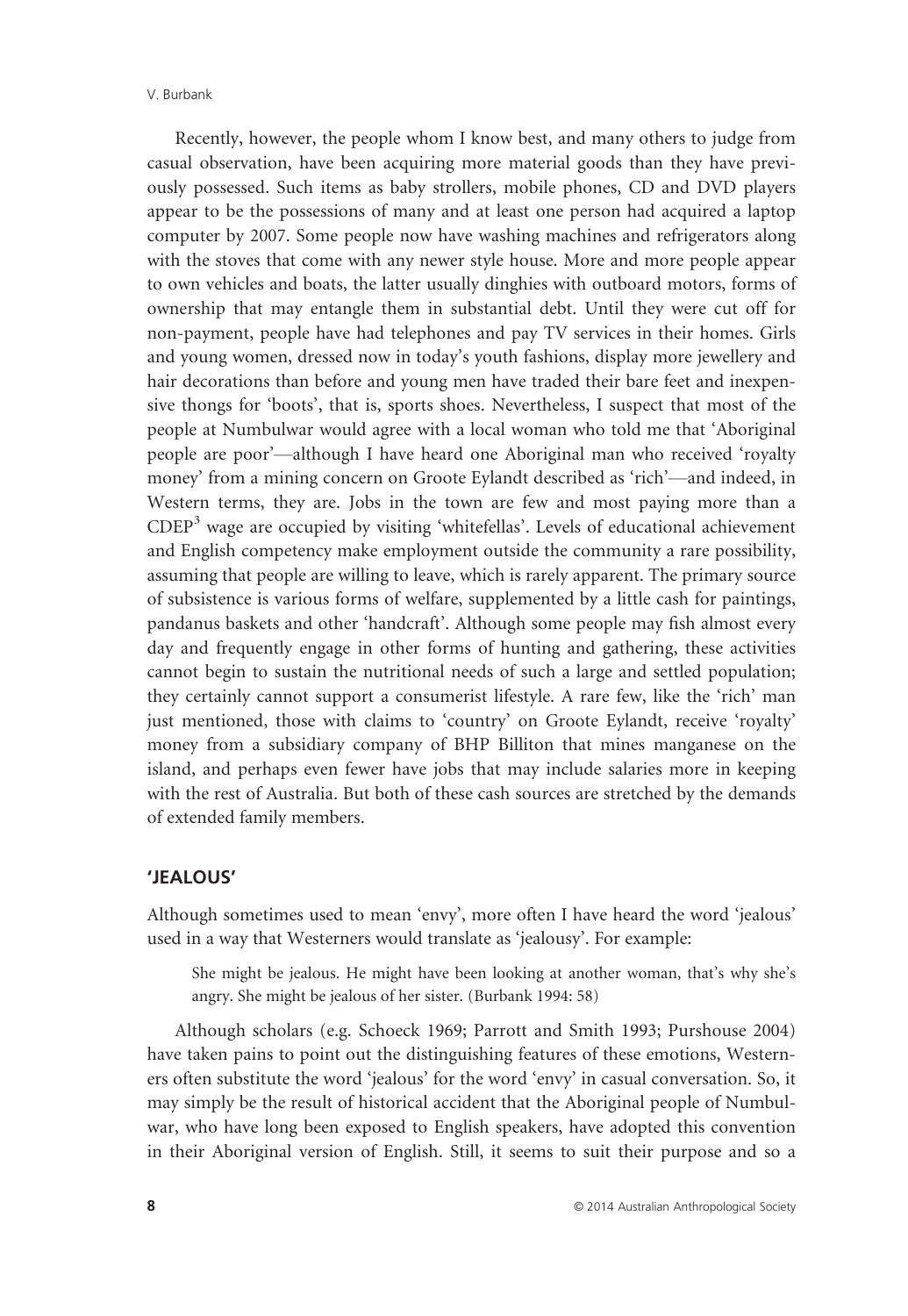further look at how 'jealous' is used to talk about what Westerners see as two varieties of experience may help us better understand the thoughts and feelings that Aboriginal people are attempting to convey when they use this word.

'Jealous' is clearly a word sometimes used to speak about sexual jealousy:

Because a young man is jealous he will do this and that and give his wife a hard time. A young girl is jealous of her husband just because she sees somebody look at him when he walks around. He says, 'I'm not going to those girls, I'm going with those boys'. They are going to fight, jealous [of] each other. It's the same with that young man, 'Oh, you are going to those men', just because they are sitting watching her as she goes by. He might hit or punch her. (Burbank 1994: 59)

It may also be used to indicate the desire to withhold an object and not share with others, in this case food:

Maybe that girl is gonna be pregnant and that baby [the fetus] is gonna tempt her mother, that girl is gonna make fights all the time because she is starting to have that baby … Old people can tell that way when they fight, that means they gonna have a baby … She is gonna be jealous all the time. Maybe [her husband] kills fish or goes hunting, gets bullock meat and comes back. Only he can let mother, sister—close up sister—[have some], but not long way one, [his wife is] gonna let them ask him for beef or fish. But nobody else. And after when she has three or four kids, that's the time temper is gonna fade away and she is gonna love anybody after that … [Before] she is jealous for girl and for beef. (Burbank 1994: 60)

Mercy, however, is not alone in using 'jealous' to indicate an experience we might, initially, describe as envy. Another woman, for example, told me that her husband had been stranded up the coast when his new motorboat wouldn't start. Someone had put water in its petrol tank because 'jealous' (Burbank 1994: 60). As 'jealous' is used in this same way elsewhere in Aboriginal Australia—for example, in northeast Arnhem Land, someone might be 'jealous for that mutika', that is, 'jealous' of a vehicle (Gerrard 1989: 106) —I suggest that this polysemous usage reflects a domain of experience characteristic of Indigenous Australia more broadly. And contra scholars who have supposed that 'envy is negligible' in hunting and gathering societies (see Lindholm 2008: 239), I suggest that the roots of this experience are to be found, as is the case with the Waorani, in the 'cultural emphasis on egalitarianism'. It is precisely the violation of egalitarian expectation that sets 'jealousing' in motion. When people see:

that 'someone has something desirable that I do not have.' This violates both the existential assumption that equality is 'normal' and the normative assumption that it is morally 'right'. (Robarchek and Robarchek 2005: 217)

# COUNTERING 'JEALOUS'

In line with much of the anthropological thinking on hunting and gathering societies in general (e.g. Woodburn 2005; Kelly 2007), the precolonial, and to a great extent continuing, condition of Aboriginal Australia has long been thought of as one in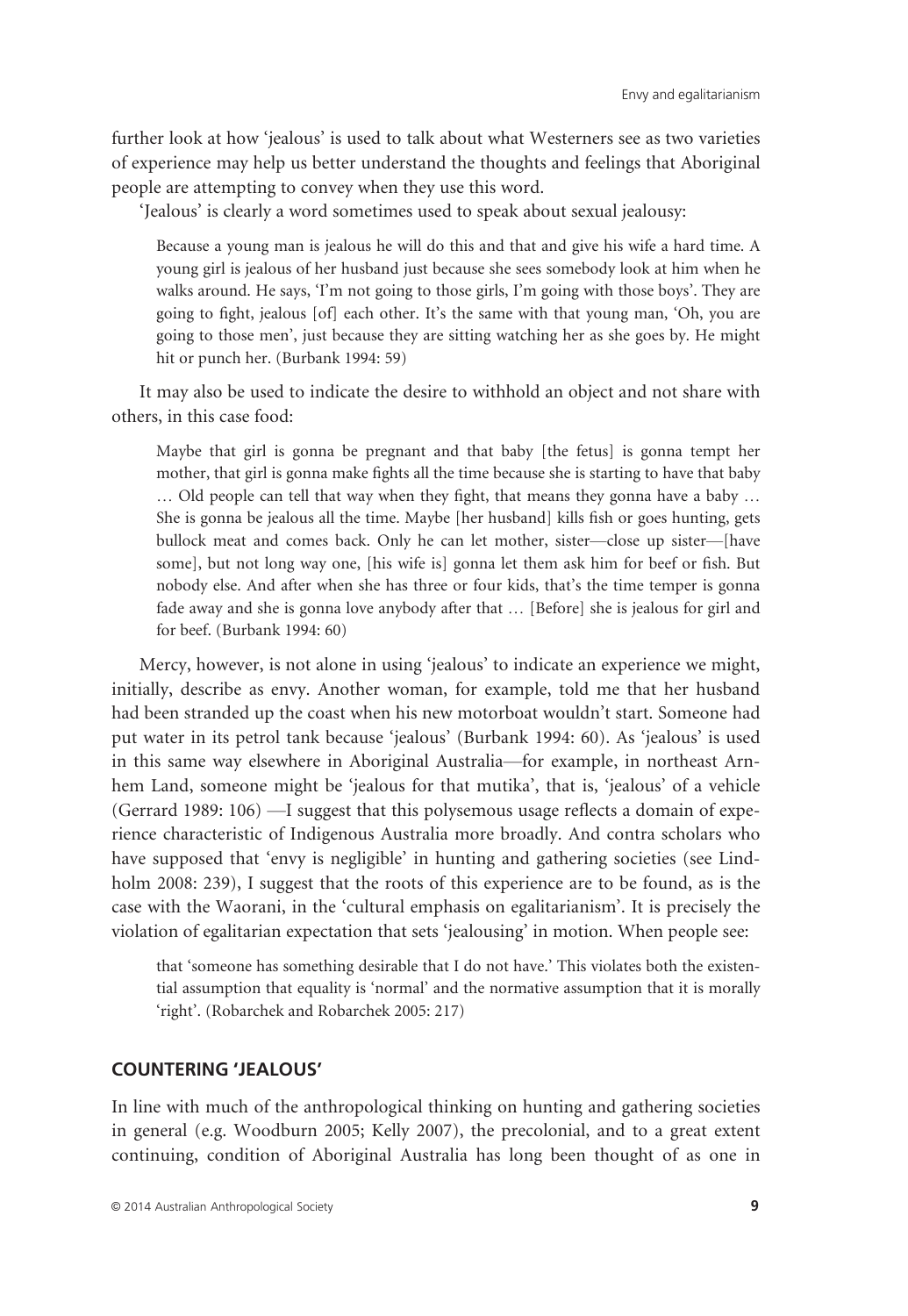which an egalitarian ethos is disturbed, and then only to a limited extent, by little more than age and gender differences and the degree to which some men may have more religious knowledge and wives than others (e.g. Hiatt 1996). Pervasive sharing and the absence of wealth distinctions are thought to be emblematic of the Aboriginal way of being. Nevertheless, with regard to remote Aboriginal communities, there is substantial ethnographic recognition of an undertone of 'grumbling' and sometimes more than a murmur over 'stinginess, neglect and ingratitude' accompanied by 'various counterstrategies' devised to avoid sharing with others (Peterson 1993: 860). Indeed, we may look at many Aboriginal social arrangements as a means of avoiding the disruption that 'jealousing' may introduce into social life, although their deployment might not be so intended.

What Peterson (1993) has so aptly named 'demand sharing' is one of these, an example of which is provided by Mercy's request for Christmas lights and my capitulation to it. Demand sharing, he suggests, makes sense in certain socioeconomic circumstances, particularly those of hunting and gathering societies characterised as they are by kin-based forms of social relations accompanied by generalised reciprocity. In such a setting resources, as always, are limited, and potential recipients with more or less equal claims on a giver are many, at least relative to the resources one might have to give. By responding to demands rather than initiating an act of sharing, the onus and cost of distribution is placed on the person who is to benefit from it. To rephrase Peterson's (1993) argument in terms of mine, it makes sense in such circumstances to respond to the person who directs attention to their need. Not only does this assuage, if not prevent, bad feelings, it also leads to distributions that create greater equality among group members, at least usually. According to Peterson, some individuals will make demands though they may already have more of some object than the targeted giver. Whatever the actual condition of the recipient, however, having given to one, the giver may then refuse another for the often very real reason that he or she no longer has anything to give.

The person who only pretends to be in need is not the only 'defector', to use game theory language, in this scenario. Recorders of Aboriginal social life have noted various strategies that people employ to avoid sharing. Among these is the practice of eating one's hunting and gathering catch before returning to camp and demanding kin. Another is that of hiding items, a strategy that anthropologists quickly learn (Peterson 1993: 864). A related tactic that Peterson (1993: 862) observed in northeast Arnhem Land is to give an item to someone while continuing to use it. In this case, spears were given to elderly women, thus enabling the hunters to refuse requests for them on the grounds that the spears were not theirs to give. At Numbulwar I was given objects such as tape recorders and tobacco and told to refuse them to anyone who asked. Presumably, I was thought to have a 'strong binji' (guts/abdomen) and so be more able to resist demands than their owners might be, suggesting, as Peterson does (1993: 863), that a disposition to share is inculcated early in the life of an Aboriginal child.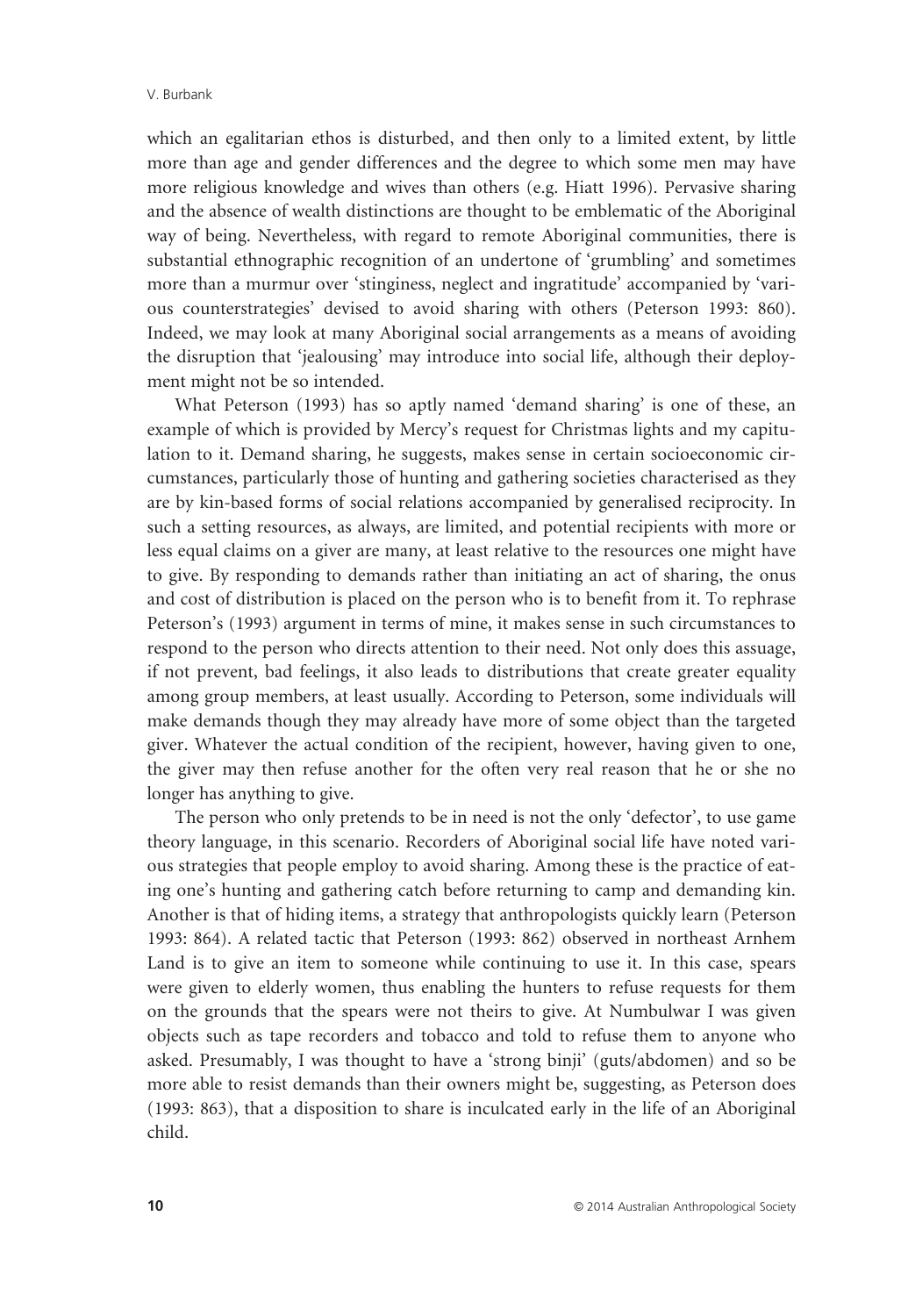A striking example of such early childhood socialisation is provided by an instance of sharing that took place as a group of related women and children sat together at a funeral held at Numbulwar in 2005. Because they were sitting outside rather than in the church itself they were more able to converse, eat and drink during the service. As we sat together, I watched a girl of about ten remove a peanut from her mouth—it was the last from the packet—and give it to a little boy, just a toddler who, watching her eat, had said, 'peanut'. Shortly afterwards, one of his adult female kin asked him for some of his soft drink: 'Give me some uncle'. His mother said, 'Give your marig [kin reciprocal of uncle] some', and he offered the bottle to her, an example of the kind of childrearing and child response that I have seen at Numbulwar over the years. Consequently, Peterson concludes:

For demand sharing to be a pervasive social practice, it has to be a part of the habitus and of moral education in the management of interpersonal relations, as the nature of socialization suggests it is. (1993: 865)

Thus, demand sharing becomes not only a means of achieving greater equity but also a mechanism for the production and maintenance of sociality (Peterson 1993: 870). Asking someone for something may be an attempt to obtain something, but of at least equal importance, it may also be an attempt to produce, maintain or test a relationship, as when a teenage girl once said to me, 'If you love me, give me those apricots'.

It is clear from ethnographies across the continent that acts of demand sharing and responses to them have the potential to evoke strong feelings. People do defect and recognise the possibility of others defecting. Demands may be refused and desires frustrated, whether they are of those who demand or of those who give. Anger can be expected to follow from many of these interactions in consequence, and anger in turn is generally expected to lead to some kind of aggressive act (Burbank 1994). As just one of many possible examples, we might look at a series of fights that took place at Numbulwar in 2004. These events, occurring over two days, were said to be over 'money'. They centred on encounters between two 'clan' sisters and involved at least a half dozen other people, including men from three clans.<sup>4</sup> This is not to count the many observers and commentators of all ages who witnessed much, if not all, of what transpired. Although the participants were regarded by one of these observers as 'family', who noted that, 'they feel sad when they fight with family', both of the main contenders received what appeared to be substantial blows. One of these women had asked a clan 'mother' for money and, I was told, 'They didn't like her to ask. They are jealous for that money. They want only them to ask', meaning only the attacker and her supporters should be able to ask the clan mother for money.

While the connection between demand sharing and 'jealousing' seems fairly straightforward, I suggest that other actions that we might not think of in this connection also serve to diminish bad feelings, though again they may not be enacted with that explicit purpose in mind. Principal among these is the practice of destroying objects, usually, but not always, those of contention, though they may represent a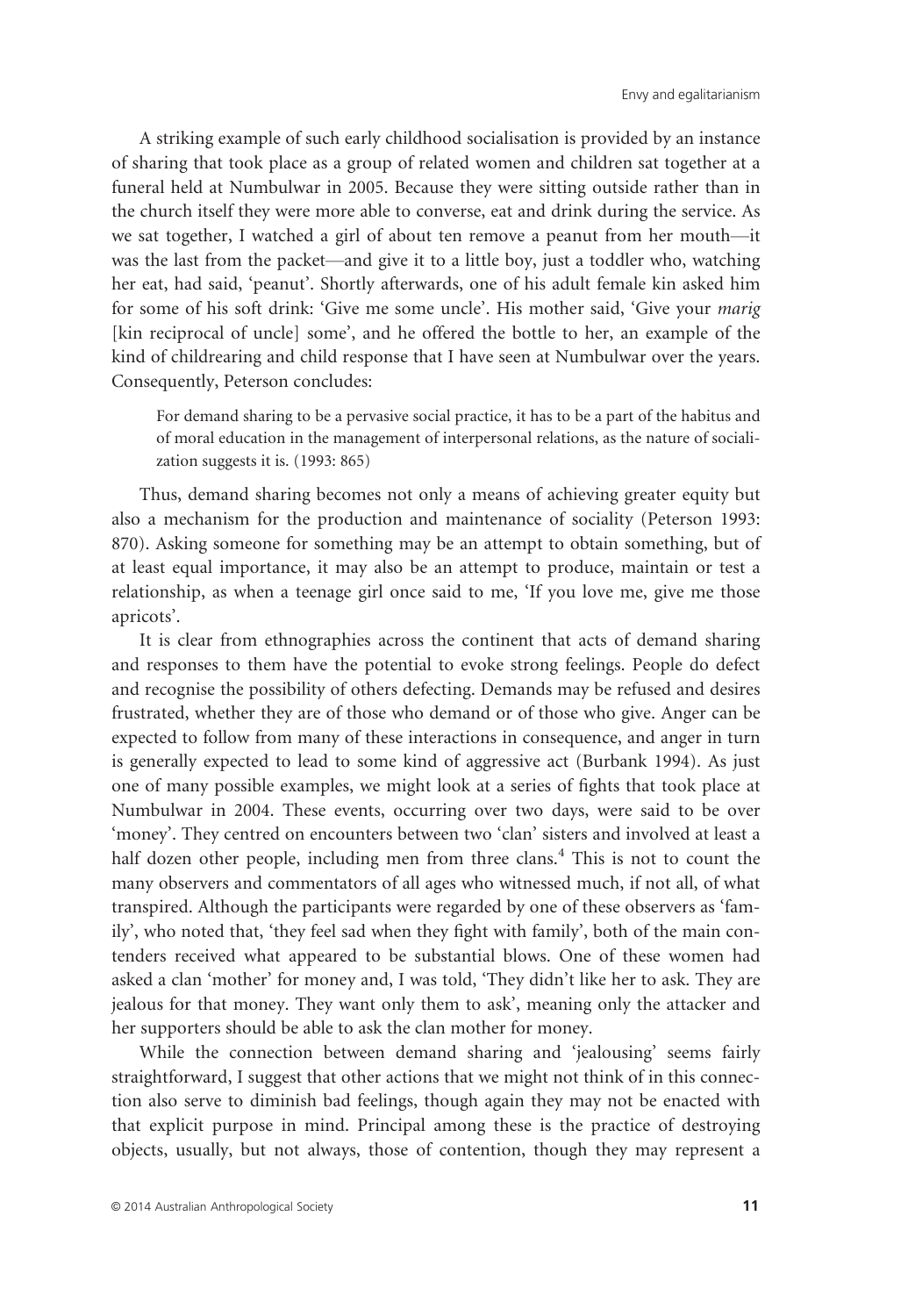substantial material investment. The most dramatic example of this that I have come across is found in Sutton's (2008: 79–80) discussion of the part he sees some 'cultural attitudes' playing in current 'community dysfunction':

The role of demand pressures from relatives was often central to the theft of store goods or cash. At Aurukun [on the Cape York Peninsula in Queensland] in the early 1970s, Gideon Chevathun was the first local person placed in charge of the general store. Under pressures which he described, he felt obliged to supply goods at no cost to certain people, especially in-laws. The climax of this distressing experience came when Gideon went home and burned his house down. (Sutton 2009: 81)

In the Western Desert, says Myers (1988: 61), Pintupi car owners discover 'how many relatives one has'. Requests for transport are many and 'those who refuse are said to be … 'jealous' for the car'. There are so many conflicts over their maintenance and use that 'proprietors … set fire to and destroy their own cars as one desperate and angry resolution'. At least one car has been destroyed at Numbulwar, that is to say, damaged to the extent that it required \$10,000 worth of repairs to get back in running order. More commonly, the objects destroyed are things like windows and walls of houses, tape recorders, electric kettles and bags of flour.

In past analyses of indirect physical aggression (Burbank 1985, 1994: 151–55), I have suggested that the destruction of objects might be understood as displacement behaviours. Rather than 'kill', that is strike, a person, people at Numbulwar may 'kill' things. The value of specific relationships would seem to redirect people's violence towards less valued targets, usually material objects. Take, for example, the following case that I was told of in 1978:

A man returned home one day to find that his younger brother and younger brother's wife had removed all the screws from his tape recorder. In anger … he took up a hatchet and 'killed' … the tape recorder. (Burbank 1985: 58)

In this instance a man was clearly able to express his feelings without harming his brother and sister-in-law and further jeopardising family harmony. He was also able to remove the cause of dissension, ensuring no repeat of this kind of interaction, at least until another costly, hence scarce, and highly valued object was obtained. Among Western understandings of 'envy' is an acknowledged motive on the part of the envious person to deny the possession or quality to the envied other. Iago's envy of Othello, for example, sets in train the events that lead to the destruction of a happy marriage and the death of Desdemona (Smith 2004: 56). A second example from a Western society parallels the Waorani case mentioned above and suggests that they are not completely off track when they attribute the death of a child to an envious sorcerer:

In 1953 a middle-aged spinster in Munich took her friend's baby out for a walk in its pram. Suddenly she pushed baby and pram into the Isar River. The investigation, in which the psychiatrist Ernst Kretschmer took part as an expert witness, disclosed that the culprit was suddenly overcome with envy of her friend's happiness which the child symbolized. (Schoeck 1969: 107)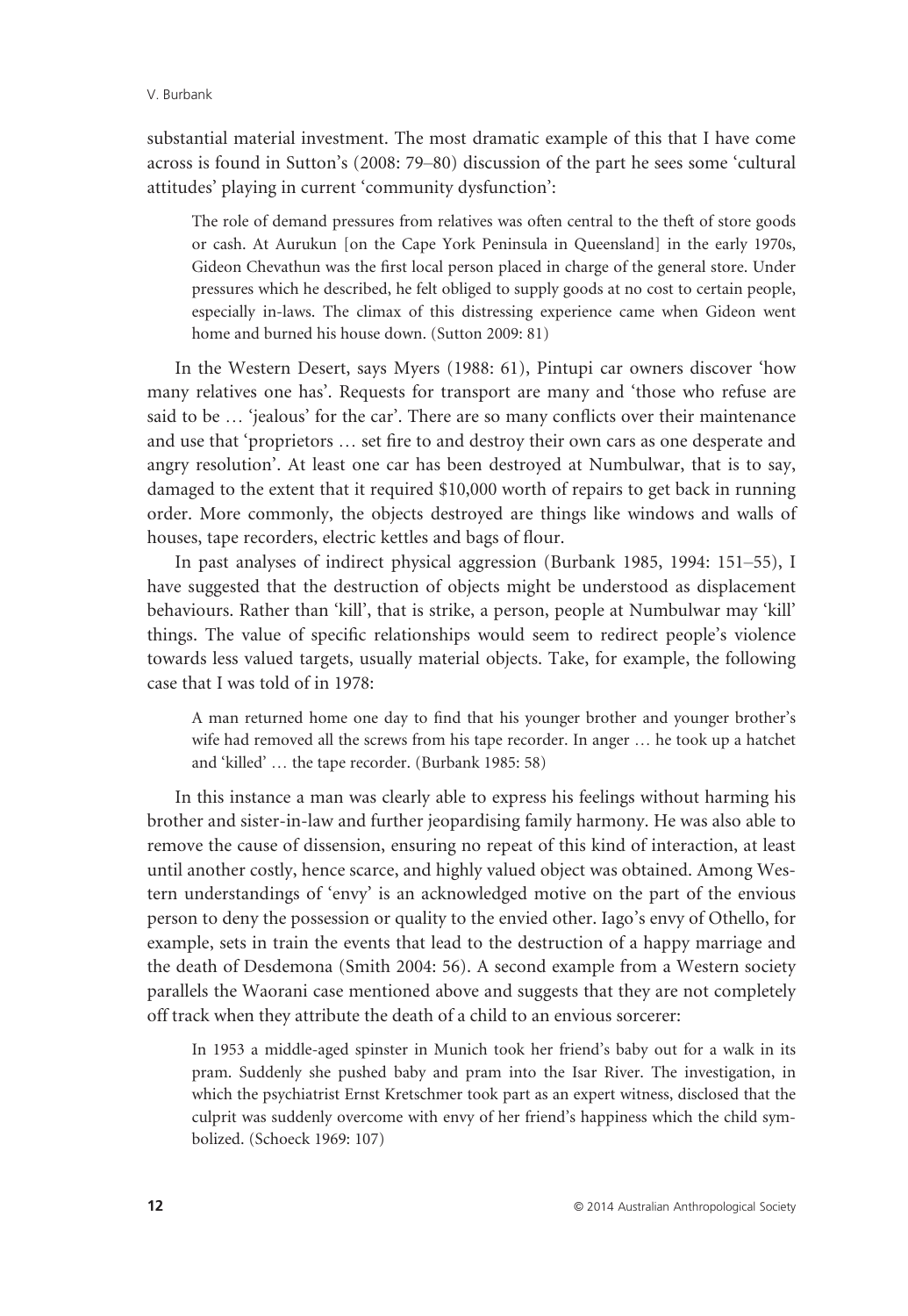In contrast to Iago, the Waorani, and this German spinster, Aboriginal people seem more likely to destroy something of their own that another wants rather than something possessed by another. The tape recorder was destroyed not by the brother and his wife, but by the man who bought it, who, we might presume, interpreted his brother's and sister-in-law's act of vandalism as something like a 'jealous' one. Destroying an object of dissension is not, however, restricted to material things; people here may be treated in similar fashion. Mirriri is the word used at Numbulwar to refer to the emotional and behavioural accompaniments of brother/sister etiquette, much of it now more of the past than the present. A man's attention is not to be called to the sexuality and reproductive or eliminatory functions of any of his 'sisters', actual or classificatory, even in the most indirect way. When this occurs, however inadvertently, as it does from time to time, the appropriate and expected response is for the offended 'brother' to pick up spears and chase any 'sister' in his vicinity:

Olden times, somebody eloped. I came here [to Numbulwar] from a long way. I came by canoe and was staying here. When they eloped, the woman's brother looked around. 'My sister has eloped'. He picked up his spears and chased all his sisters into the bush. I saw that. I was a little girl. Their brother hunted those women away. (Burbank 1994: 152)

As women are chased into the bush, the objects of a man's 'shame' and offense are removed from the scene, preventing injury and reducing the possibility of further aggression. Unless one wishes to attribute incestuous jealousy to Aboriginal men, which I do not, these acts should not be taken as examples of attempts to minimise the effects of 'jealous' feelings. They do, however, suggest the pervasiveness of strategies that are used to this effect.

Homicides, however, specifically those of women over whom men have been fighting, may be seen in this light. Writing of the Gidjingali of northeast Arnhem Land, Hiatt (1965) mentions two cases in which a woman was killed to avenge the death of a man who fought over her. The details of one of these cases are as follows. Charlotte refused to marry her promised husband, and instead eloped with a childhood lover. The pair was chased by Adolf, her step father, who was thought to have fathered her child. Adolf was killed by her lover, who was not killed in retribution but rather punished by what people at Numbulwar might describe as the magaranganyji, a highly structured form of violence (Burbank 1994: 90). Later:

When the elopers returned, two 'brothers' of the victim …. attacked Charlotte. Slim's spear went through both her thighs. She had barely recovered when Tod … speared her in the buttock. Finally, a few months later, Boris … speared her through the back, and she died. (Hiatt 1965: 125)

The Gidjingali attributed Charlotte's death to sorcery, and Hiatt attributes it to revenge, which may well have been the case. Nevertheless, Charlotte's death removed a woman who had caused what might be seen as 'jealousing' in the community. This latter possibility is suggested by another example from Hiatt's ethnography: although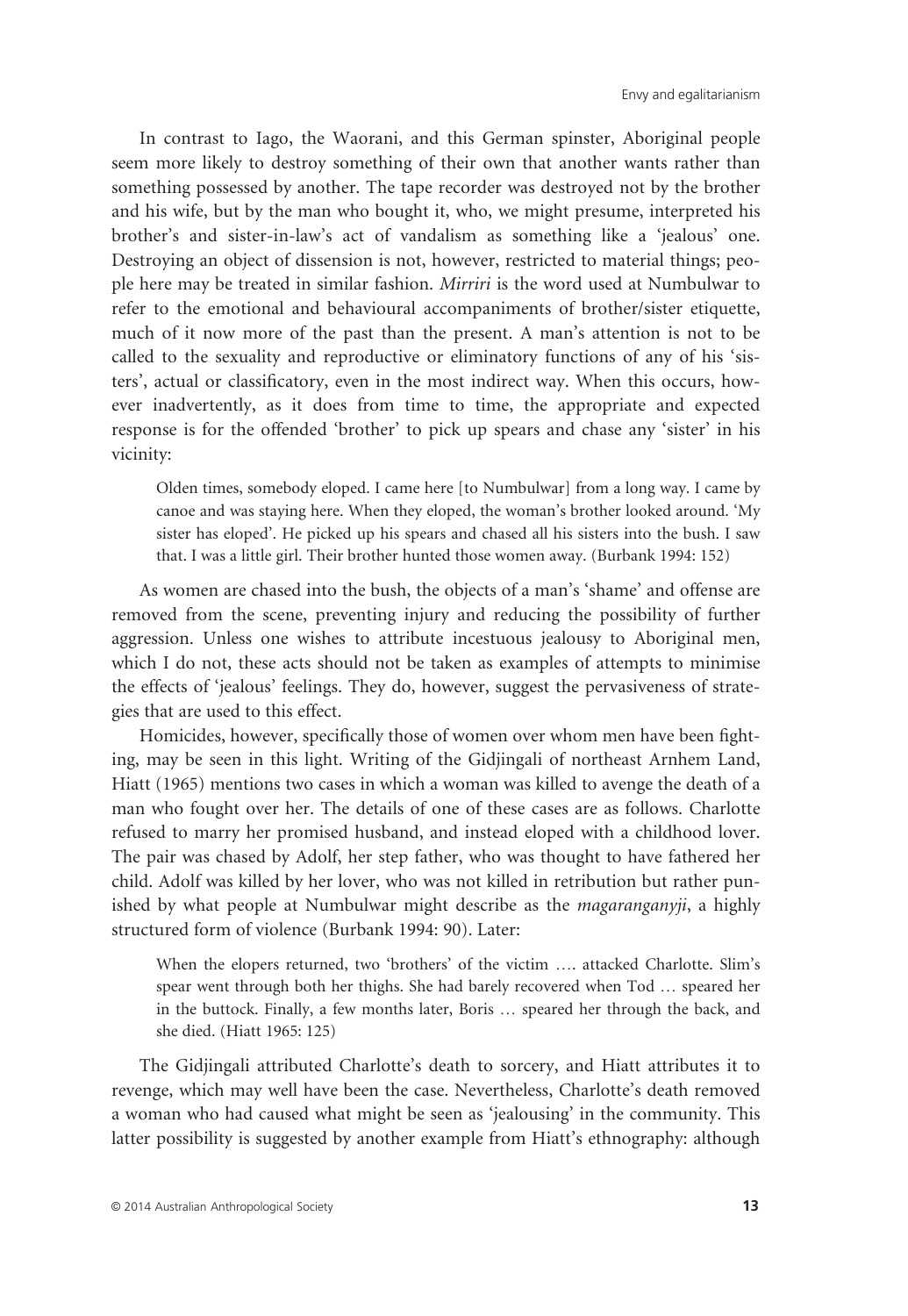promised to Douglas, Nora was married to his elder brother Cassius after the two men had fought each other for her:

Some time later Nora eloped with Cecil … a younger classificatory brother of Cassius and of the same land-owning unit. Cassius and his son Maurice pursued the elopers, who had joined the Nagara. They seized Nora and took her back to the Blyth River. Cecil did not try to stop them but later fought Cassius with spears and clubs. Neither injured the other seriously, but afterwards Nora said she wanted to be Cecil's wife and moved into his camp. Maurice announced that if his two 'fathers' continued to fight, he would kill Nora. (Hiatt 1965: 96)

This latter case suggests the very specific and conscious motive of removing a source of contention, something, or someone, to be 'jealous' of.

Practices that work against 'jealousing' may also extend to the realm of religious property and practice. While I do not explore this domain to any great extent, there is one aspect to be mentioned here. Gerontocratic polygyny, the monopoly of marriageable women by older men, appears to be characteristic of the traditional Australia social formation, although to varying degrees (Hiatt 1985; Keen 2005). Observers of the practice have noted the potential for conflict that it contains as 'the younger men at the peak of their physical strength and sexual activity' are left with 'virtually no women available to them' (Rose 1968: 208). Hiatt (1985), seeing this pattern 'from a sociobiological viewpoint' arising from 'a favoured male reproductive strategy', reiterates Howitt's original supposition that older men were able to 'maintain their monopoly' on women 'by virtue of their religious authority and powers of sorcery' (35). While Hiatt disputes Rose's (1968: 207–208) ideas about the causes of gerontocratic polygyny, he attends, as we might, to his idea that prolonged male initiation into the religious life of Groote Eylandt was a means of preventing young men from competing with older ones for wives, and from resenting the fact that they had none. Hiatt seems also to recognise this possibility in Aboriginal Australia more broadly when he says:

The balance of power between the upper and lower age-groups is weighted so heavily in favour of the former, that this opposition of interests seldom breaks out in open conflict between specific individuals … To be successful in furthering sectional interests, the ideology of a privileged class (or, in this case, male age-grouping) must to some extent be accepted by the under-privileged class or classes, and this does in fact happen in the communities under consideration. (1985: 37)

Targets of envious feelings are, according to the literature, others most like the self (e.g. Ben-Ze'ev 1992; Smith and Kim 2007). We are most likely to compare our self with others whom we regard as equals and envy those who, but for their good fortune, or our bad luck, seem just like us. The creation of social distinction, such as that between initiated and uninitiated men, or to use Lindholm's (2008: 240) words 'the sacralization of difference' may, as Foster (1972: 170) suggests, be interpreted as the creation of 'conceptual nonequals', culturally sanctioned divisions between which individuals are not allowed to compete, and hence envy. Thus, the uninitiated or incompletely initiated young men, though at the peak of their physical and sexual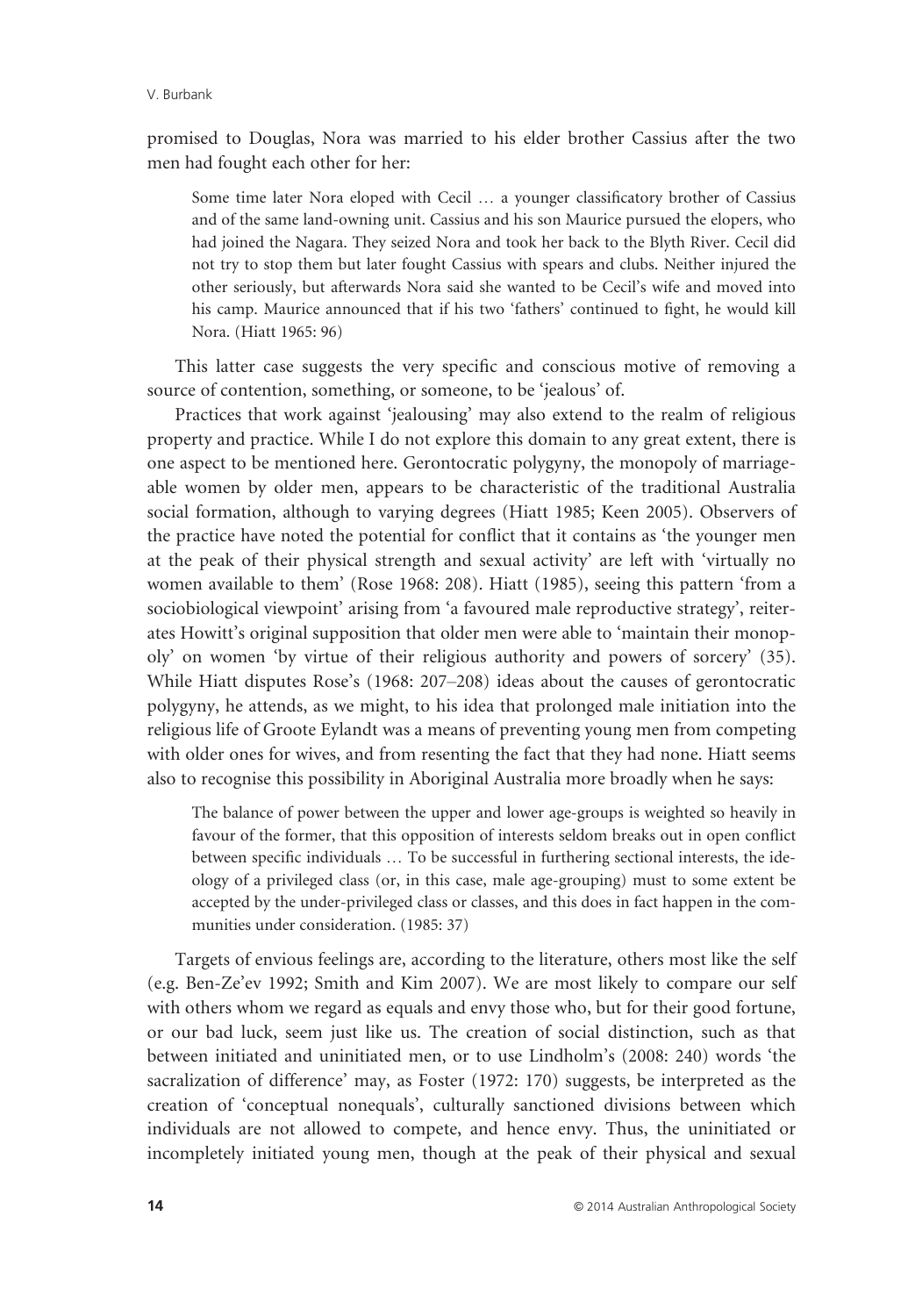powers, are not eligible to marry, nor legitimately compete or, reasonably, be 'jealous' of the older initiated married men.

## **DISCUSSION**

We may now compare what we have learned of 'jealous' with what we know about 'envy', which is not to say that all Aboriginal people and Westerners have identical group specific emotions, only that an Aboriginal person is more likely to experience 'inequity aversion' as something along the lines of 'jealousing', and a Western person along the lines of 'envying' given their respective emersion in remote Aboriginal or Western settings.

Distinctions between 'jealousy' and 'envy' not infrequently rest on whether or not someone feels bad because of something they do or do not have, be it an object, quality or person (Foster 1972; Smith and Sung 2007). In the second instance, a man does not have a wife, and so envies another who does; in the first, a man has a wife and is jealous of the attention she pays to another man. But given the use of 'jealous' to signify both of these cases at Numbulwar, what similarity can we find that might justify this form of expression? Why is there only one 'emotive' for what Westerners think of as distinct experiences? Quite simply, I suggest that the similarity is to be found in the act of social comparison. We need to think of this process as an ongoing and essential exercise that may, from time to time, rise into consciousness to either acknowledge a current state of affairs or project a future state of affairs. Negative social comparison may be either the perception or anticipation of a disadvantage vis a vis others.<sup>5</sup> A woman threatened by a rival may imagine herself without a husband, or in situations where polygyny is possible, as is still the case at Numbulwar, with less attention from a husband and with less of the 'beef' he may provide. While we might anticipate that current and future perceptions of disadvantage would be met by different acts, in this Arnhem Land setting both often seem to be met by attack. Anger is understood as the motive for aggression and sometimes 'jealous' is understood to provoke anger. Sometimes 'jealous', in and of itself, is said to motivate fighting: 'They are fighting because she is jealous, that girl. She was chucking flour everywhere'. That is, rather than attack her rival, a woman threw bags of flour (Burbank 1994: 58). The philosopher Ben-Ze'ev (1992: 566) has said that emotions accompanying change are felt with more intensity when an imagined change approximates reality. If this is true, then we may not be surprised that both the denial and threat of denial of a desired object or person may precipitate aggression.

The Aboriginal conflation of 'envy' and 'jealousy' should also prompt us to ask why so much effort in Western thought has been expended on distinguishing 'envy' from 'jealousy' or, to extend this questioning, why so much effort has been devoted to distinguishing envy not only from jealousy but from 'indignation' and 'resentment', 'discontent' and 'covetousness' and so on (e.g. Ben-Ze'ev 1992). The Western compulsion to carve up and distinguish various responses to negative social comparison is intriguing but not something I can pursue here. Instead, I will observe that while the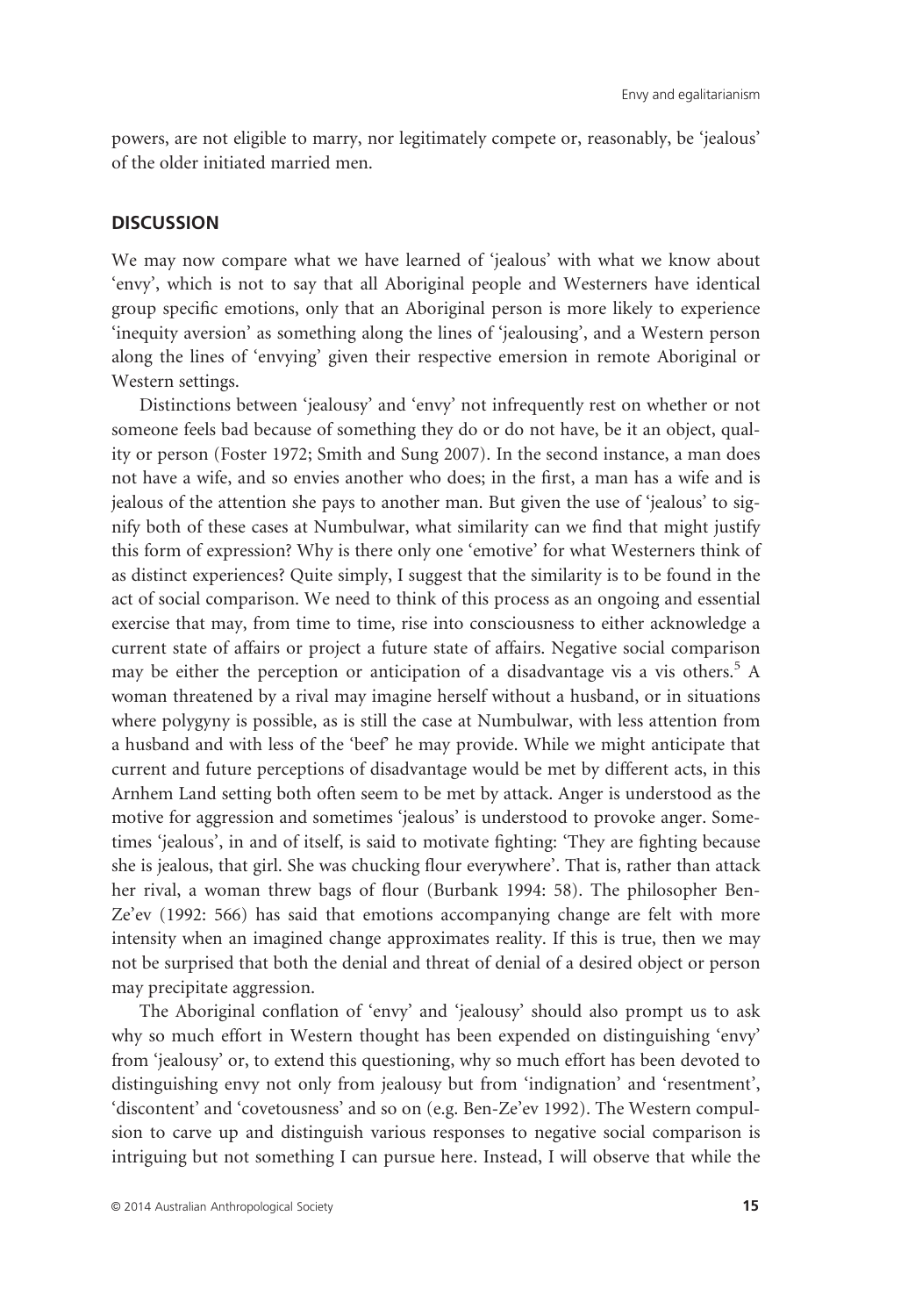Western moral position on 'envy' is preponderantly a negative one, the people of Numbulwar appear more accepting of 'jealous' in themselves and others and see the assertion and aggression that stems from it as a routine part of social life.

Along with Martha Nussbaum (1995), I am inclined to believe that whatever their cultural circumstances, the vast majority of human beings are likely to value life over death, health over illness and satisfaction or pleasure over pain. Still, violence at Numbulwar is not condemned out of hand. While acts of aggression may be seen to precipitate 'trouble', they may also be seen as a means of resolving trouble as when, in 1988, several young men received public beatings for petrol sniffing and these beatings, arranged by the local Aboriginal council, were clearly regarded as moral acts. According to Dumont (1970: 20) 'to adopt a value is to introduce hierarchy', that is to say, value requires hierarchy as something or someone is inevitably valued more or less than something or someone else.Whether aggressive action is condoned or condemned is likely to depend on where it sits in the hierarchy of value that we may read in the actions of Numbulwar's Aboriginal population. If my argument that objects are destroyed in place of relationships and people is correct, we may say that, in general, relationships and people are valued more highly than objects by this group. There appears, however, to be a hierarchy of relationships as well. Years ago, Warner (1937: 101) suggested in relation to the *mirriri* that by throwing spears at a 'sister', a man who has heard her husband swear at her 'saves any trouble between the clans', meaning, I infer, the men of his clan and those of his brother-in-law's clan. Hiatt (1965) clearly indicates that at least one Gidjingali man placed higher value on relations between brothers than on a woman's life. However, insofar as sharing creates, maintains or tests relationships, we may expect the acts that encourage it to be valued and, if only by association, so must the feelings that provoke these acts.

We also need to attend to the pervasiveness of the practices detailed in the preceding section, that I have interpreted as creating and maintaining circumstances of equality and as minimising negative social comparison. Demand sharing, the destruction of objects and people that are the source of dissension and the creation of what in other circumstances could be regarded as unnecessary social distinctions, may all be seen as efforts to maintain relationships that anthropologists would characterise as egalitarian. Unlike those of us who are unwilling to incur the cost of strong reciprocity, Aboriginal people's actions maintain a cooperative social environment. That their actions are often 'selfish' ones, intended to preserve their own equality with others, should not disqualify them as moral acts, though Ben-Ze'ev (1992: 575) would probably disagree. Although motivated by the perception of individual disadvantage, insofar as they encourage sharing and other forms of cooperative behaviour, their consequences may be described as beneficial for the group. There are, however, instances when acceptance of 'jealous' appears not to hold. As is the case across Aboriginal Australia, the people of Numbulwar face a steady stream of unexpected premature deaths. Commonly, they respond to these with suspicions of sorcery, and sometimes the motive offered for this secretive act is simply 'jealous' (Burbank 2011). A man was a good hunter or a good fighter or just 'big and fat' and so he died. We may suppose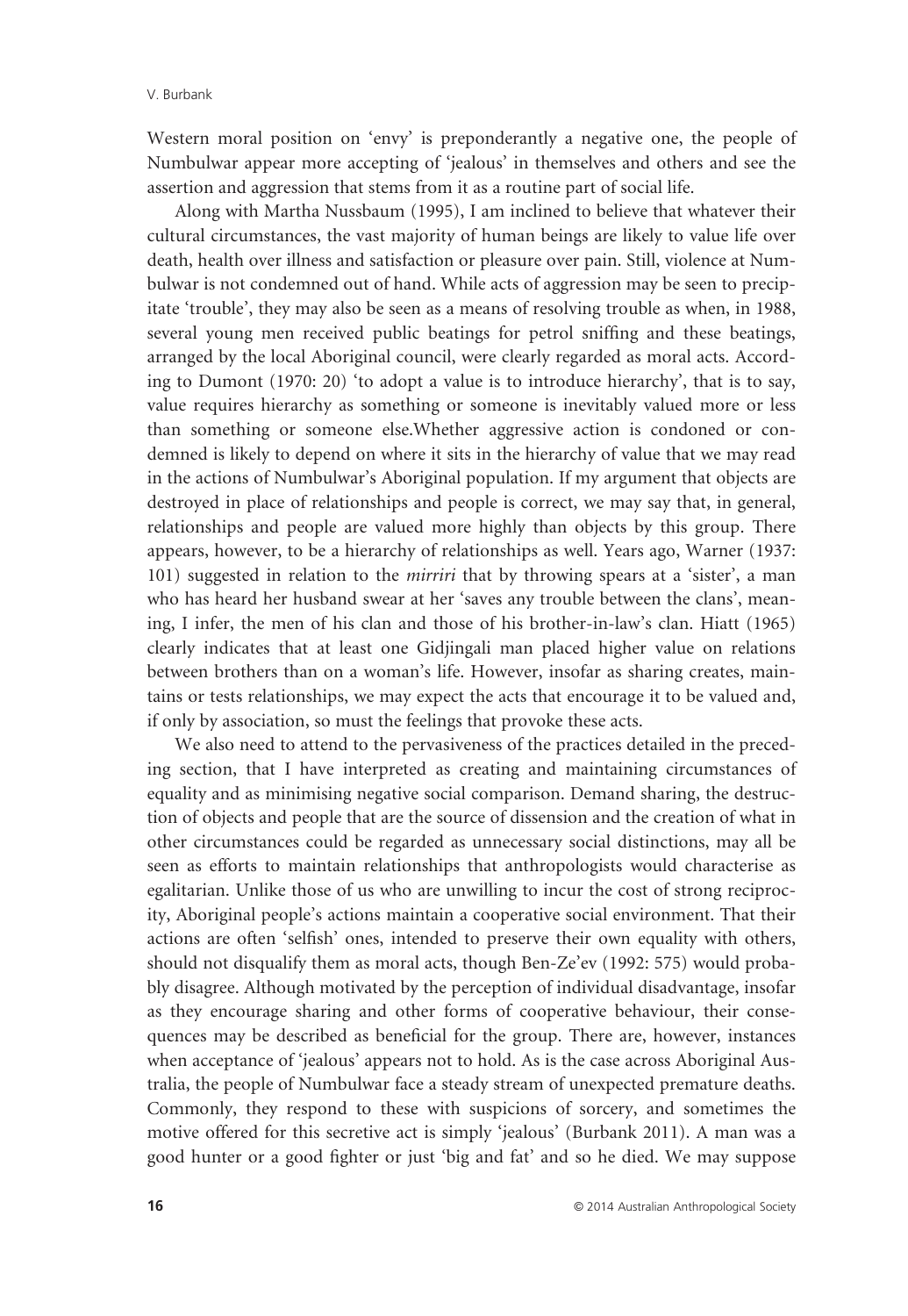that here, in conjunction with sorcery, 'jealous' bears greater similarity to Waorani 'envy' than Ilongot 'apet and is thought to be an immoral emotion just as sorcery is thought to be an immoral act.

Ben-Ze'ev (1992) has argued that the intensity and pain of envy is greater the closer people think they resemble those with whom they compare themselves. Drawing upon his experience of kibbutz society, he outlines the circumstances in which he would expect an 'increase in the level of envy' (577). Among these he includes substantial social homogeneity—a high degree of perceived similarity in terms of accomplishments and opportunities. To this he adds repeated social interaction where 'personal encounters are frequent, making it difficult to forget prevailing envy'. Joining many others, he emphasises an 'egalitarian moral concern' which, within the kibbutz, legitimates envy as it 'justifies condemnation of inequality and thus may be perceived as implying some justification' of the feeling (577). These circumstances might also be said to characterise Numbulwar, and particularly 'family' where most demand sharing and, I assume, 'jealousing' takes place. When Aboriginal people at Numbulwar use the word 'family', they are speaking of what anthropologists call a kindred, that is, 'an egocentrically defined field of close kin' (Shaprio 1981: 41). While the various forms of welfare that the people of Numbulwar receive go some distance in sustaining their bodies, there is little besides 'family' to sustain them socially and emotionally. Disputes within community-wide bodies often break down along 'family' lines and the only people besides family who are generally appealed to when supplies run low are the transient outsider 'whitefellas'.

Sometimes people speak of 'close family', indicating the perception of a more direct genealogical link and greater intimacy with only some people in the community, though all are regarded as kin. 'Close family' are not simply 'close', however. In some ways they are interchangeable. Those who practice sorcery, for example, may find satisfaction in murdering one family member in place of another. At the same time, people acknowledge the possibility that they may be killed by 'close family' (Burbank 2011). It is in this context that we find Aboriginal people not only facing a steady stream of premature mortality, but also a steady stream of new things to consume and as they do so they increasingly appear to have 'wants' as opposed to 'needs' (Fox 1989: 46). It is not just a matter of sharing 'beef'; everyone, at least in a 'family', should have 'Christmas lights'; they must compete 'to remain equal' (Naish 1978: 244) and are challenged to do so by an ever expanding material standard. Competition with 'family' is likely to be a familiar childhood experience arising from a highly responsive childcare ideal compromised by relatively large numbers of children and short birth intervals. People grow up nurtured by family but also in constant competition with family and as even casual conversations reveal, this is frequently precipitated by the perception of inadequate resources. The connections between 'jealous' and sorcery and the possibility that family may be implicated in a sorcery death suggest the degree of intensity that such feelings may reach. The connections between 'jealous' and sorcery also suggest that some people can at least imagine feelings of such painful intensity that the legitimate self-assertion that is manifest in 'demand sharing' is transformed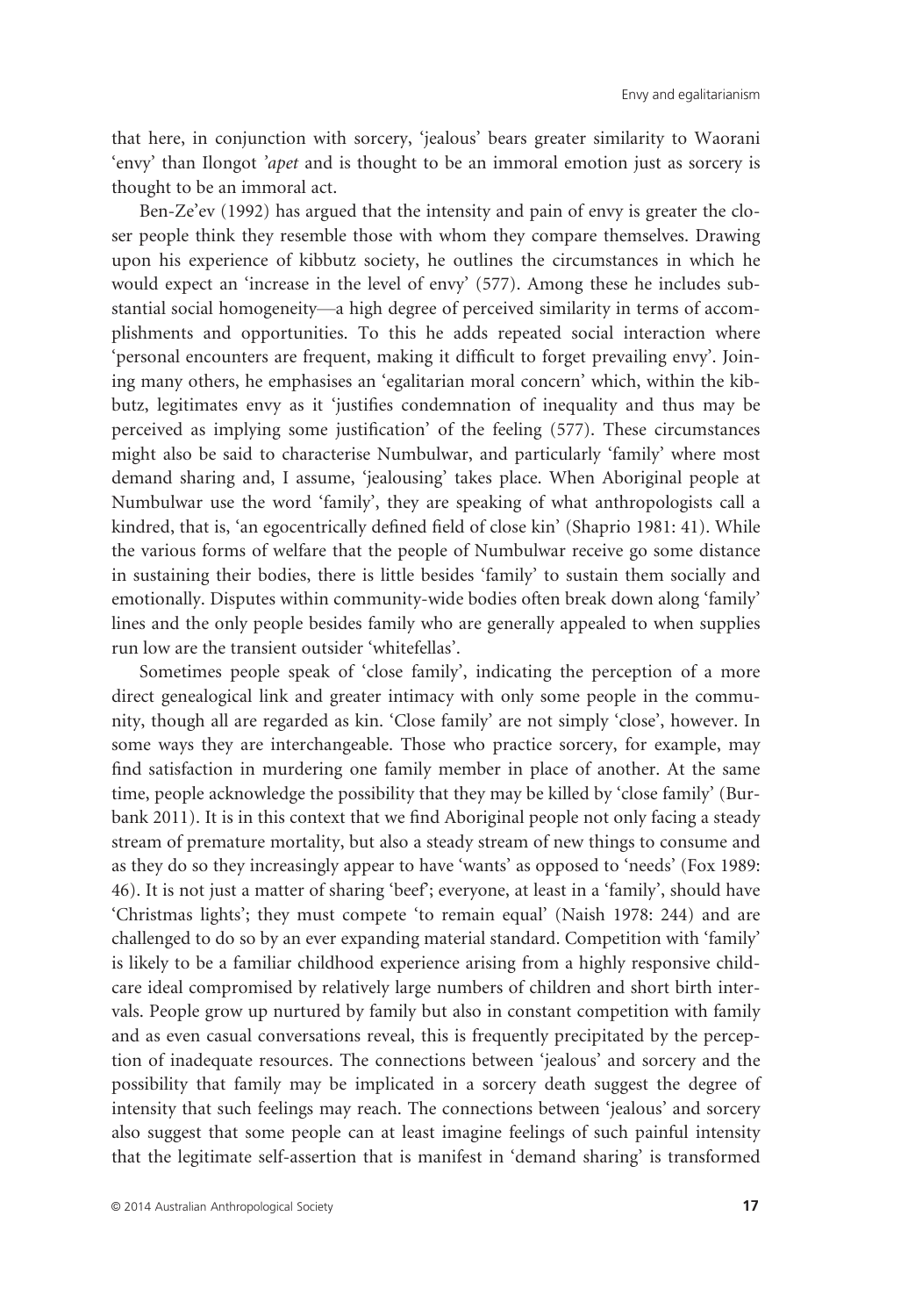into deadly and morally reprehensible aggression. No one that I know at Numbulwar admits to practicing sorcery, but I can think of only one person there who may not believe in its possibility. We might suppose that these ideas arise in the 'deep' ambivalence about 'family' generated by early experiences of hostility and succour and are then attracted and stabilised by the pain of negative social comparison (cf. Obeyesekere 1981; Bloch and Sperber 2002).<sup>6</sup>

The vision of a complex social landscape of equality and inequality, sharing and defecting, cooperation and competition, justifiable assertion and reprehensible aggression is contained in the emotive 'jealous' and the practices and beliefs that express this pain. These expressions enable the Aboriginal people of Numbulwar to create and maintain the relationships that are so vital to them in their restricted social universe. At the same time, they enable us to see that while 'jealous' and 'envy' cannot be understood as direct translations of each other, those of us enculturated to feel envy have substantial empathetic means of understanding 'jealous', and those of us taught to feel 'jealous' have similar means of understanding 'envy' (cf. B. Shore, unpubl. data). In so doing, we might acknowledge not only our shared human potential for such feelings, but also both the moral unacceptability and benefits of feeling such emotions. Feelings that become 'jealous' and 'envy' provide us with a signal that we are, or are soon to be, at a disadvantage, usually in some significant way. Christmas lights may not seem very important to us, but if to Mercy they represented the power to move the larger Australian sociality into providing for its Aboriginal kin, then her failure to receive them could be interpreted with alarm.

## ACKNOWLEDGEMENTS

An Australian Research Council Discovery Grant (#DP0210203) received with Professor Robert Tonkinson and Dr. Myrna Tonkinson supported this research. Hearty thanks to Rita Armstrong, Katie Glaskin and Myrna Tonkinson for reading earlier versions of this paper and to Martha Macintyre and Erin Fitz-Henry for their helpful suggestions.

Please send correspondence to Victoria Burbank: victoria.burbank@uwa.edu.au

### **NOTES**

- 1 Such conversations were recorded as soon as possible after the encounter but should nonetheless be regarded only as 'best' approximations.
- 2 With the possible exception of 'market pricing' in some foraging societies, Fisk anticipates finding that all these models are universal.
- 3 The federal government's Community Development Employment Projects supplemented unemployment benefits prior to the 'Intervention'.
- 4 'Clan' is a word used by the Aboriginal people of Numbulwar. People are identified with a certain clan because they come from a country associated with that clan, usually, their father's country.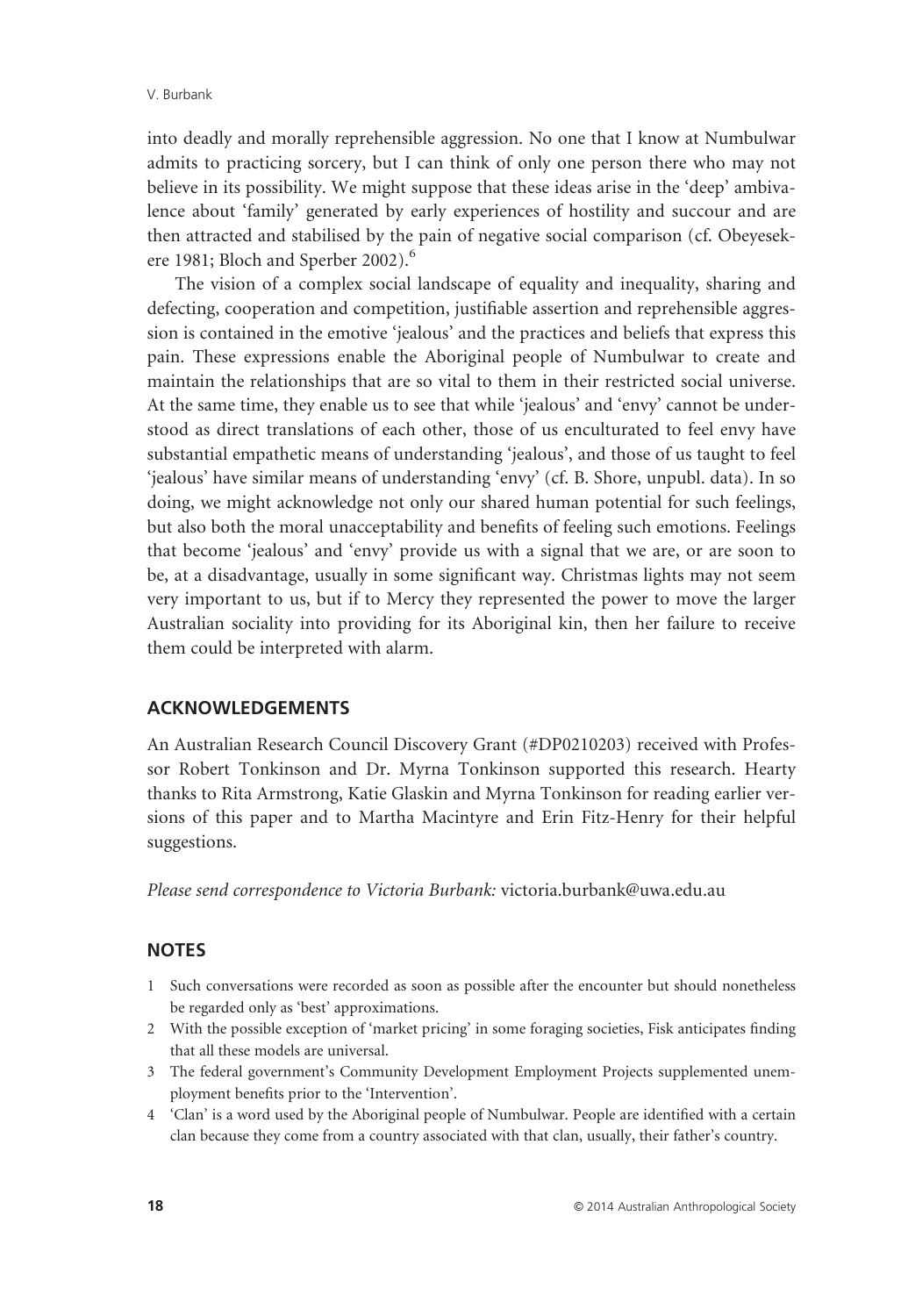- 5 Even some of those stressing the differences between 'envy' and 'jealousy' find similarities. Purshouse (2004), for example, says, 'there is a group of emotions which can be labelled both as jealousy and as envy' (20); Parrott and Smith (1993: 907, 911) have observed a frequent cooccurrence of what they regard as 'envy' and 'jealousy'.
- 6 This argument bears similarity to Schoeck's (1969: 62–64) discussion of sibling rivalry in the genesis of envy. While he claims sibling rivalry as a universal experience, he believes that the intensity of envious feelings is modified by individual differences in 'aggressive drives'. Others have also observed the association of envy and sorcery or the association of envy and evil eye beliefs which resemble sorcery beliefs insofar as they implicate 'envy' as the motive for harm (e.g. Foster 1972; Lindholm 2008).

#### **REFERENCES**

Austin, J. L. 1975 [1962] How to Do Things With Words, 2nd edn. Cambridge, MA: Harvard University Press. Ben-Ze'ev, A. 1992 Envy and inequality, The Journal of Philosophy LXXXIX 11: 551–81.

- Biernoff, D. 1979 Traditional and contemporary structures and settlement in eastern Arnhem Land with particular reference to the Nunggubuyu, in (ed.) M. Heppell A Black Reality: Aboriginal Camps and Housing in Remote Australia. Canberra: Australian Institute of Aboriginal Studies, pp. 153–79.
- Bloch, M., D. Sperber. 2002 Kinship and evolved psychological dispositions: The mother's brother controversy reconsidered, Current Anthropology 43(5): 723–48.

Boyer, P., H. C. Barrett. 2005 Domain specificity and intuitive ontology, in (ed.) D. Buss The Handbook of Evolutionary Psychology. New York: John Wiley and Sons, pp. 96–118.

Burbank, V. 1985 Mirriri as ritualized aggression, Oceania 56: 47–55.

- Burbank, V. 1994 Fighting Women: Anger and Aggression in Aboriginal Australia. Berkeley: University of California Press.
- Burbank, V. 2011 An Ethnography of Stress: The Social Determinants of Health in Aboriginal Australia. New York: Palgrave Macmillan.

Cole, K. 1982 A History of Numbulwar. Bendigo, Vic.: Keith Cole Publications.

- Cole, K. 1985 From Mission to Church: The CMS Mission to the Aborigines of Arnhem Land 1908–1985. Bendigo, Vic: Keith Cole Publications.
- Dumont, L. 1970 Homo Hierarchicus: The Caste System and Its Implications. London: Weidenfeld and Nicholson.
- Dunbar, R. 2003 The social brain: Mind, language, and society in evolutionary perspective, Annual Review of Anthropology 32: 163–81.
- Eisenberger, N., M. Lieberman. 2004 Why rejection hurts: A common neural alarm system for physical and social pain, Trends in Cognitive Science 8(7): 294–300.
- Fehr E., K. Schmidt. 1999 A theory of fairness, competition, and cooperation, The Quarterly Journal of Economics 114: 817–68.
- Festinger L. 1954 A theory of social comparison processes, Human Relations 7: 117–40.
- Fiske, A. 1992 The four elementary forms of sociality: Framework for a unified theory of social relations, Psychological Review 99(4): 689–723.
- Foster G. 1972 The anatomy of envy: A study in symbolic behavior, Current Anthropology 13(2): 165–202.
- Fox, R. 1989 Inhuman nature and unnatural right, in (ed.) R. Fox The Search for Society: Quest for a Biosocial Science and Morality. New Brunswick, NJ: Rutgers University Press, pp. 35–52.
- Garrison, V., C. Arensberg. 1976 The evil eye: Envy or risk of seizure? Paranoia or patronal dependency?, in (ed.) C. Maloney The Evil Eye. New York: Columbia University Press, pp. 286–328.
- Gerrard, G. 1989 Everyone will be jealous for that mutika, Mankind 19(2): 95–111.
- Hammerstein, P. 2003 Genetic and Cultural Evolution of Cooperation. Cambridge, MA: MIT Press.
- Hiatt, L. 1965 Kinship and Conflict: A Study of an Aboriginal Community in Northern Arnhem Land. Canberra: ANU Press.
- Hiatt L. 1985 Maidens, males, and Marx: Some contrasts in the work of Frederick Rose and Claude Meillassoux, Oceania 56: 34–46.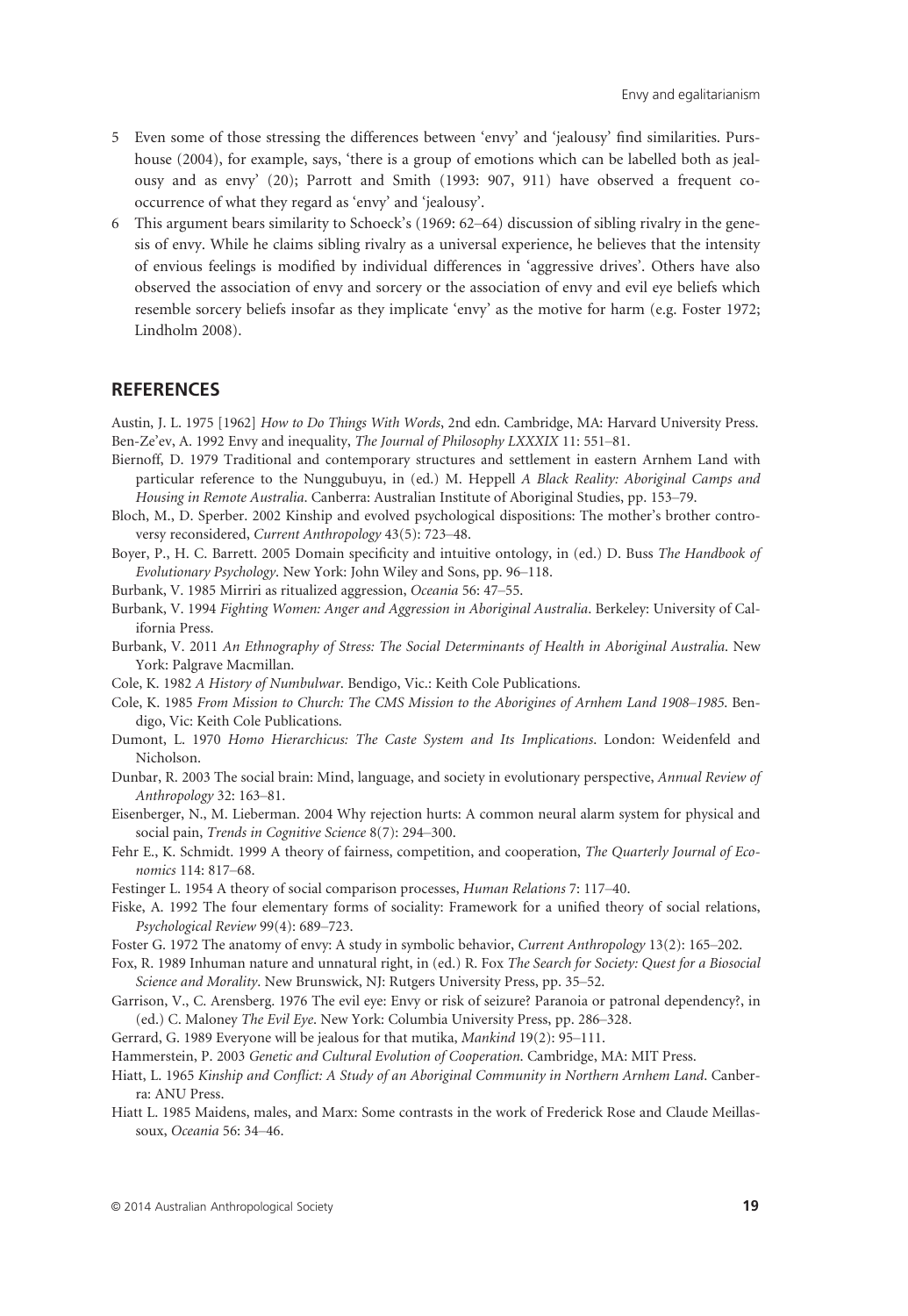- Hiatt L. 1996 Arguments About Aborigines: Australia and the Evolution of Social Anthropology. Cambridge: Cambridge University Press.
- Hinton, A. 1999 Outline of a bioculturally based, 'processual' approach to the emotions, in (ed.) A. Hinton, Biocultural Approaches to the Emotions. Cambridge: Cambridge University Press, pp. 299–328.
- Kagan, J. 1978 On emotion and its development: A working paper, in (eds) M. Lewis, L. Rosemblum The Development of Affect. New York: Plenum Press, pp. 11–41.
- Kagan, J. 1984 The idea of emotion in human development, in (eds) C. Izard, J. Kagan, R. Zajonc Emotions, Cognition and Behavior. New York: Cambridge University Press, pp. 38–72.
- Keen, I. 2005 Delay, return and hierarchy: Six Aboriginal marriage systems compared, in (eds) T. Widlok, W. Tadesse Property and Equality: Vol. II: Encapsulation, Commercialisation, Discrimination. Oxford: Berghahn Books, pp. 129–51.
- Kelly, R. 2007 The Foraging Spectrum: Diversity in Hunter-Gatherer Lifeways. Washington, DC: Smithsonian Press.
- Liberman, M., N. Eisenberger. 2009 Pains and pleasures of social life, Science 323: 890-1.
- Lindholm, C. 2008 Culture and envy, in (ed.) R. Smith Envy: Theory and Research. Oxford: Oxford University Press, pp. 227–44.
- Lutz, C. 1988 Unnatural Emotions: Everyday Sentiments on a Micronesian Atoll and Their Challenge to Western Theory. Chicago: University of Chicago Press.
- Myers, F. 1988 Burning the truck and holding the country: Property, time, and the negotiation identity among Pintupi Aborigines, in (eds) T. Ingold, D. Riches, J. Woodburn Hunters And Gatherers 2: Property, Power And Ideology. Oxford: Berg, pp. 52–74.
- Naish, J. 1978 Désirade: A negative case, in (eds) P. Caplan, J. Bujra Women United, Women Divided: Cross-Cultural Perspectives on Female Solidarity. London: Tavistock, pp. 238–58.
- Nussbaum, M. 1995 Human capabilities: Female human beings, in (eds) M. Nussbaum, J. Glover Women, Culture and Development: A Study of Human Capabilities. Oxford: Clarendon Press, pp. 61–104.
- Obeyesekere, G. 1981 Medusa's Hair: An Essay on Personal Symbols and Religious Experience. Chicago: University of Chicago Press.
- Parrott, G., R. Smith. 1993 Distinguishing the experience of envy and jealousy, Journal of Personality and Social Psychology 64(6): 906–20.
- Peterson, N. 1993 Demand sharing: Reciprocity and the pressure for generosity among foragers, American Anthropologist 95(4): 860–74.
- Purshouse, L. 2004 Jealousy in relation to envy, Erkenntnis 60: 179–204.
- Reddy, W. 1997 Against constructionism: The historical ethnography of emotions, Current Anthropology 38: 327–51.
- Reddy, W. 2001 The Navigation of Feeling: A Framework of The History of Emotions. Cambridge: Cambridge University Press.
- Robarchek, C., C. Robarchek. 1998 Waorani: The Contexts of Violence and War. Orlando, FL: Harcourt Brace and Company.
- Robarchek, C., C. Robarchek. 2005 Waorani grief and the witch-killer's rage: Worldview, emotion and anthropological explanation, Ethos 33(2): 206–30.
- Rosaldo M. 1980 Knowledge and Passion: Ilongot Notions of Self and Social Life. Cambridge: Cambridge University Press.
- Rosaldo, R. 1989 Culture and Truth: The Remaking of Social Analysis. Boston: Beacon Press.
- Rose, F. 1968 Australian marriage, land-owning groups, and initiations, in (eds) R. Lee, I. Devore Man the Hunter. Chicago: Aldine Publishing Company, pp. 200–8.
- Russell, J. 2003 Core affect and the psychological construction of emotion, Psychological Review 110(1): 145– 72.
- Schoeck, H. 1969 Envy: A Theory of Social Behaviour. New York: Harcourt Brace and World Inc.
- Shaprio, W. 1981 Miwuyt Marriage: The Cultural Anthropology of Affinity in Northeast Arnhem Land. Philadelphia: ISHI.
- Smith, R. 2004 Envy and its transmutations, in (eds) L. Tiedens, C. Leach The Social Life of Emotions. Cambridge: Cambridge University Press, pp. 43–63.
- Smith, R., S. Kim. 2008 Introduction, in (ed.) R. Smith Envy: Theory and Research. Oxford: Oxford University Press, pp. 3–16.
- Smith, R., K. Sung. 2007 Comprehending envy, Psychological Bulletin 133(1): 46–64.